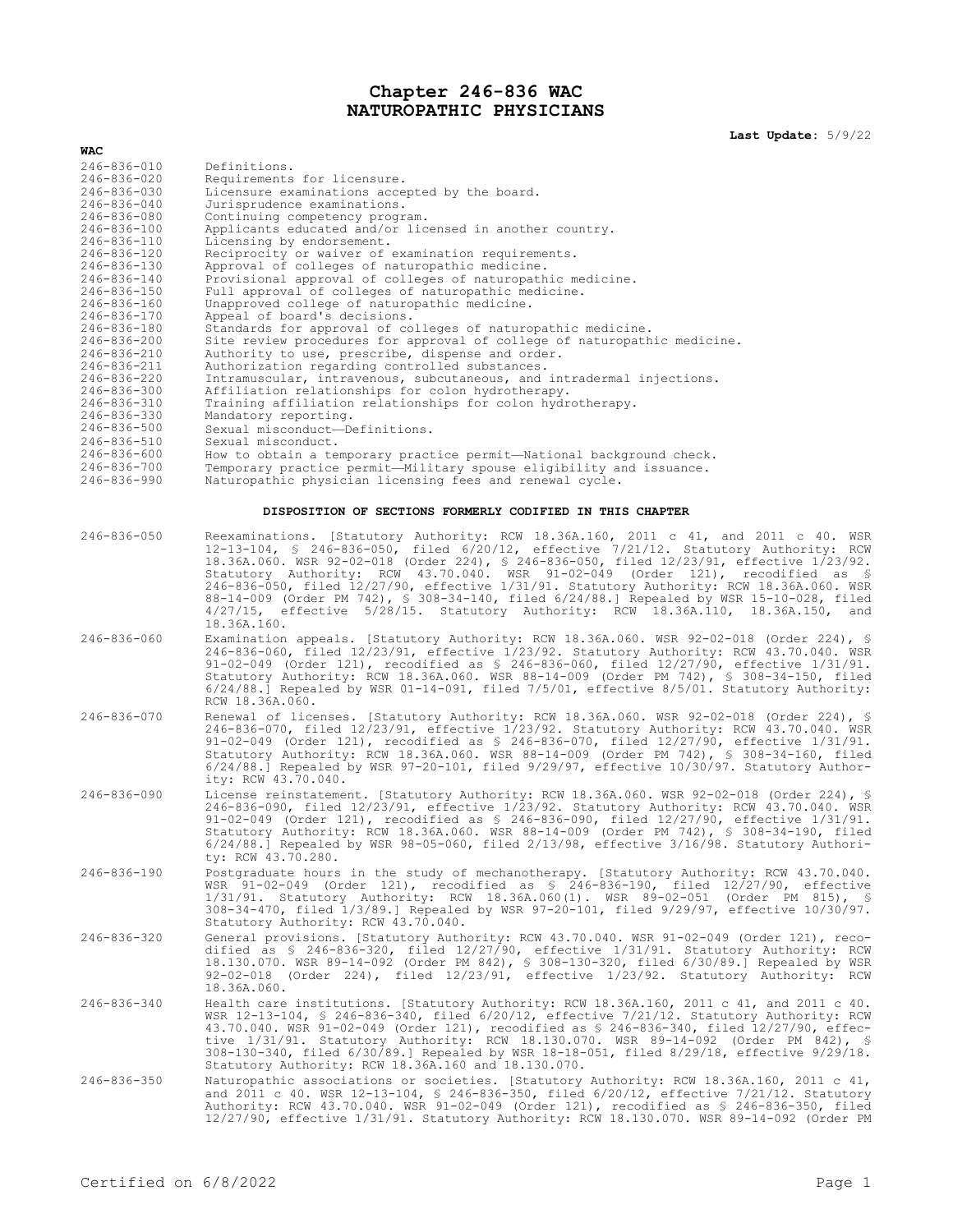|                   | 842), § 308-130-350, filed 6/30/89.1 Repealed by WSR 18-18-051, filed 8/29/18, effective<br>9/29/18. Statutory Authority: RCW 18.36A.160 and 18.130.070.                                                                                                                                                                                                                                                                                                                                                                                                                                                                                                                      |
|-------------------|-------------------------------------------------------------------------------------------------------------------------------------------------------------------------------------------------------------------------------------------------------------------------------------------------------------------------------------------------------------------------------------------------------------------------------------------------------------------------------------------------------------------------------------------------------------------------------------------------------------------------------------------------------------------------------|
| $246 - 836 - 360$ | Health care service contractors and disability insurance carriers. [Statutory Authority:<br>RCW 18.36A.160, 2011 c 41, and 2011 c 40. WSR 12-13-104, § 246-836-360, filed 6/20/12,<br>effective 7/21/12. Statutory Authority: RCW 43.70.040. WSR 91-02-049 (Order 121), recodi-<br>fied as \$ 246-836-360, filed 12/27/90, effective 1/31/91. Statutory Authority: RCW<br>18.130.070. WSR 89-14-092 (Order PM 842), § 308-130-360, filed 6/30/89.] Repealed by WSR<br>18-18-051, filed 8/29/18, effective 9/29/18. Statutory Authority: RCW 18.36A.160 and<br>18.130.070.                                                                                                     |
| 246-836-370       | Professional liability carriers. [Statutory Authority: RCW 18.36A.160, 2011 c 41, and<br>2011 c 40. WSR 12-13-104, § 246-836-370, filed 6/20/12, effective 7/21/12. Statutory Au-<br>thority: RCW 43.70.040. WSR 91-02-049 (Order 121), recodified as \$ 246-836-370, filed<br>12/27/90, effective 1/31/91. Statutory Authority: RCW 18.130.070. WSR 89-14-092 (Order PM<br>842), § 308-130-370, filed 6/30/89.] Repealed by WSR 18-18-051, filed 8/29/18, effective<br>9/29/18. Statutory Authority: RCW 18.36A.160 and 18.130.070.                                                                                                                                          |
| 246-836-380       | Courts. [Statutory Authority: RCW 18.36A.160, 2011 c 41, and 2011 c 40. WSR 12-13-104, §<br>246-836-380, filed 6/20/12, effective 7/21/12. Statutory Authority: RCW 43.70.040. WSR<br>91-02-049 (Order 121), recodified as \$ 246-836-380, filed 12/27/90, effective 1/31/91.<br>Statutory Authority: RCW 18.130.070. WSR 89-14-092 (Order PM 842), § 308-130-380, filed<br>6/30/89.] Repealed by WSR 18-18-051, filed 8/29/18, effective 9/29/18. Statutory Authori-<br>ty: RCW 18.36A.160 and 18.130.070.                                                                                                                                                                   |
| $246 - 836 - 390$ | State and federal agencies. [Statutory Authority: RCW 18.36A.160, 2011 c 41, and 2011 c<br>40. WSR 12-13-104, § 246-836-390, filed 6/20/12, effective 7/21/12. Statutory Authority:<br>RCW 43.70.040. WSR 91-02-049 (Order 121), recodified as \$ 246-836-390, filed 12/27/90,<br>effective 1/31/91. Statutory Authority: RCW 18.130.070. WSR 89-14-092 (Order PM 842), §<br>308-130-390, filed 6/30/89.] Repealed by WSR 18-18-051, filed 8/29/18, effective 9/29/18.<br>Statutory Authority: RCW 18.36A.160 and 18.130.070.                                                                                                                                                 |
| $246 - 836 - 400$ | Cooperation with investigation. [Statutory Authority: RCW 18.36A.060, 18.130.050 and<br>18.130.070. WSR 92-02-018 (Order 224), § 246-836-400, filed 12/23/91, effective 1/23/92.<br>Statutory Authority: RCW 43.70.040. WSR 91-02-049 (Order 121), recodified as §<br>246-836-400, filed 12/27/90, effective 1/31/91. Statutory Authority: RCW 18.130.070. WSR<br>89-14-092 (Order PM 842), § 308-130-400, filed 6/30/89.] Repealed by WSR 97-20-101, filed<br>9/29/97, effective 10/30/97. Statutory Authority: RCW 43.70.040.                                                                                                                                               |
| 246-836-410       | AIDS prevention and information education requirements. [Statutory Authority: RCW<br>43.70.280. WSR 98-05-060, § 246-836-410, filed 2/13/98, effective 3/16/98. Statutory Au-<br>thority: RCW 18.36A.060 and 70.24.270. WSR 92-02-018 (Order 224), § 246-836-410, filed<br>12/23/91, effective 1/23/92. Statutory Authority: RCW 43.70.040. WSR 91-02-049 (Order<br>121), recodified as § 246-836-410, filed 12/27/90, effective 1/31/91. Statutory Authori-<br>ty: RCW 70.24.270. WSR 88-22-077 (Order PM 786), § 308-130-410, filed 11/2/88.] Repealed<br>by WSR $21-01-023$ , filed $12/4/20$ , effective $1/4/21$ . Statutory Authority: RCW 18.36A.160<br>and 2020 c 76. |

**WAC 246-836-010 Definitions.** The definitions in this section apply throughout this chapter unless the context clearly requires otherwise.

(1) "Board" means the board of naturopathy.

(2) "Department" means the department of health.

(3) "Hospital" means any health care institution licensed under chapter 70.41 RCW.

(4) "Naturopath" or "naturopathic physician" means a person licensed under chapter 18.36A RCW.

(5) "Nursing home" means any health care institution which comes under chapter 18.51 RCW.

(6) "Unprofessional conduct" means the conduct described in RCW 18.130.180.

[Statutory Authority: RCW 18.36A.160, 2011 c 41, and 2011 c 40. WSR 12-13-104, § 246-836-010, filed 6/20/12, effective 7/21/12. Statutory Authority: RCW 18.36A.060. WSR 92-02-018 (Order 224), § 246-836-010, filed 12/23/91, effective 1/23/92.]

**WAC 246-836-020 Requirements for licensure.** Individuals seeking a license to practice as a naturopathic physician must provide the following:

(1) A completed application, with all required fees;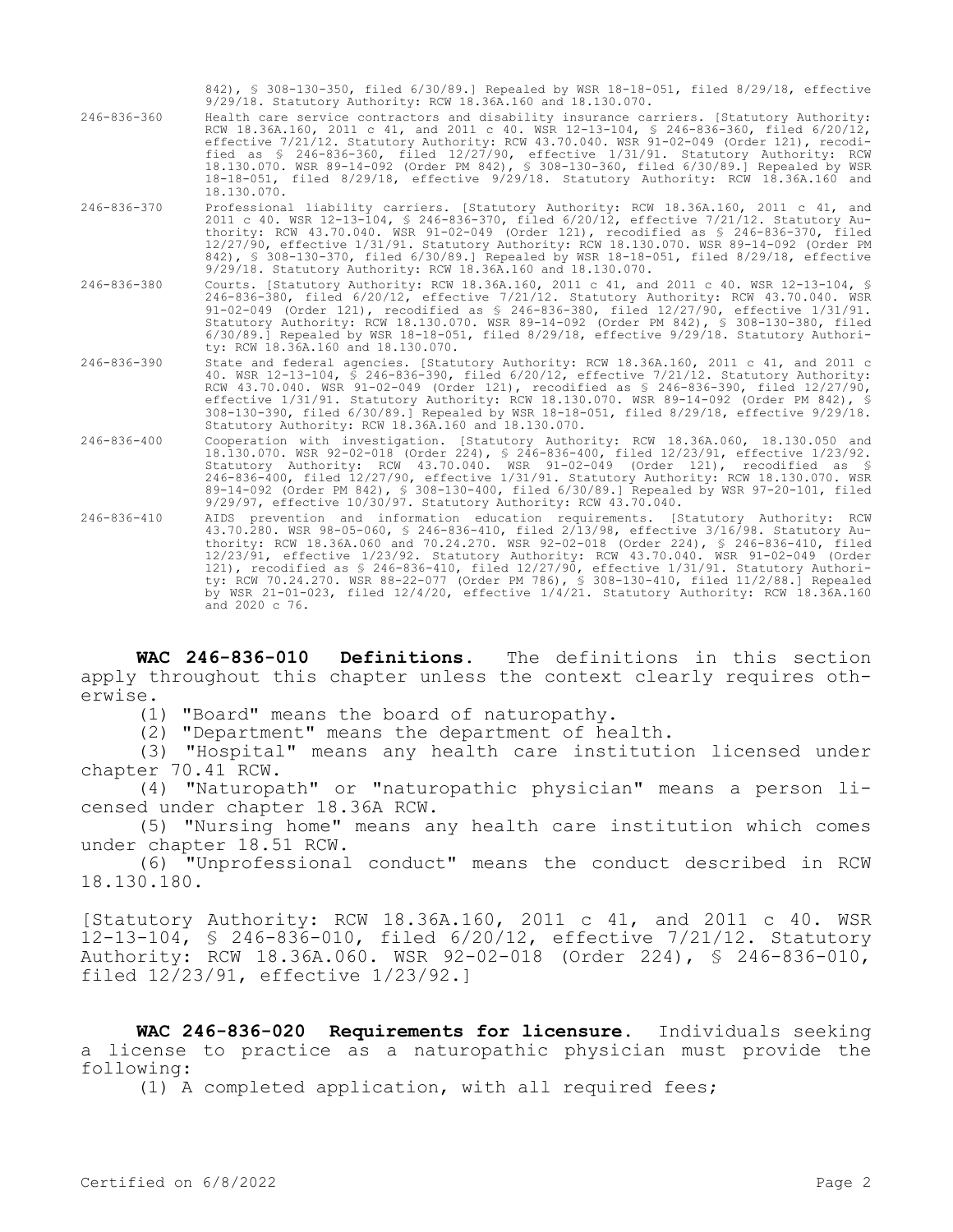(2) Official transcripts sent directly from a college of naturopathic medicine approved by the board, demonstrating that the applicant has graduated as a naturopathic physician;

(3) Verification of successful passage of the national examination approved by the board under WAC 246-836-030 sent directly from the examination entity;

(4) Successful passage of the jurisprudence examination provided by the board;

(5) A federal background check application, if required, including fingerprint cards and fee per RCW  $18.130.064$  (2)(b); and

(6) Any other documentation, materials, or information as determined by the board or its designee.

[Statutory Authority: RCW 18.36A.110, 18.36A.150, and 18.36A.160. WSR 15-10-028, § 246-836-020, filed 4/27/15, effective 5/28/15. Statutory Authority: RCW 18.36A.160, 2011 c 41, and 2011 c 40. WSR 12-13-104, § 246-836-020, filed 6/20/12, effective 7/21/12. Statutory Authority: RCW 18.36A.060. WSR 92-02-018 (Order 224), § 246-836-020, filed 12/23/91, effective 1/23/92. Statutory Authority: RCW 43.70.040. WSR 91-02-049 (Order 121), recodified as § 246-836-020, filed 12/27/90, effective 1/31/91. Statutory Authority: RCW 18.36A.060. WSR 88-14-009 (Order PM 742), § 308-34-110, filed 6/24/88.]

**WAC 246-836-030 Licensure examinations accepted by the board.**  (1) Applicants for licensure as a naturopathic physician must pass the Naturopathic Physicians Licensing Examination (NPLEX) administered by the North American Board of Naturopathic Examiners (NABNE). The NPLEX licensure examination consists of the following components and tests:

(a) The integrated NPLEX Part I biomedical science examination, first administered in August 2009;

(b) The integrated NPLEX Part II clinical science examination, first administered in August 2007; and

(c) The NPLEX Part II clinical elective add-on minor surgery examination.

(2) The acceptable scores for the integrated examinations identified in subsection (1) of this section are those passing scores reported by NABNE.

(3) For NPLEX examinations administered prior to the integrated examinations identified in subsection (1) of this section, the board accepts a minimum passing score of seventy-five for each component and test in:

- (a) NPLEX Part I;
- (b) NPLEX Part II;
- (c) NPLEX clinical elective add-on minor surgery examination; and

(d) NPLEX clinical elective add-on homeopathy examination.

(4) The board will consider passing scores under the compensatory model as reported by NABNE on a case-by-case basis. The minimum passing score for each component and test in the examination is seventyfive.

(5) Appeals of NPLEX failing scores must be made directly to NABNE.

[Statutory Authority: RCW 18.36A.110, 18.36A.150, and 18.36A.160. WSR 15-10-028, § 246-836-030, filed 4/27/15, effective 5/28/15. Statutory Authority: RCW 18.36A.160, 2011 c 41, and 2011 c 40. WSR 12-13-104, § 246-836-030, filed 6/20/12, effective 7/21/12. Statutory Authority: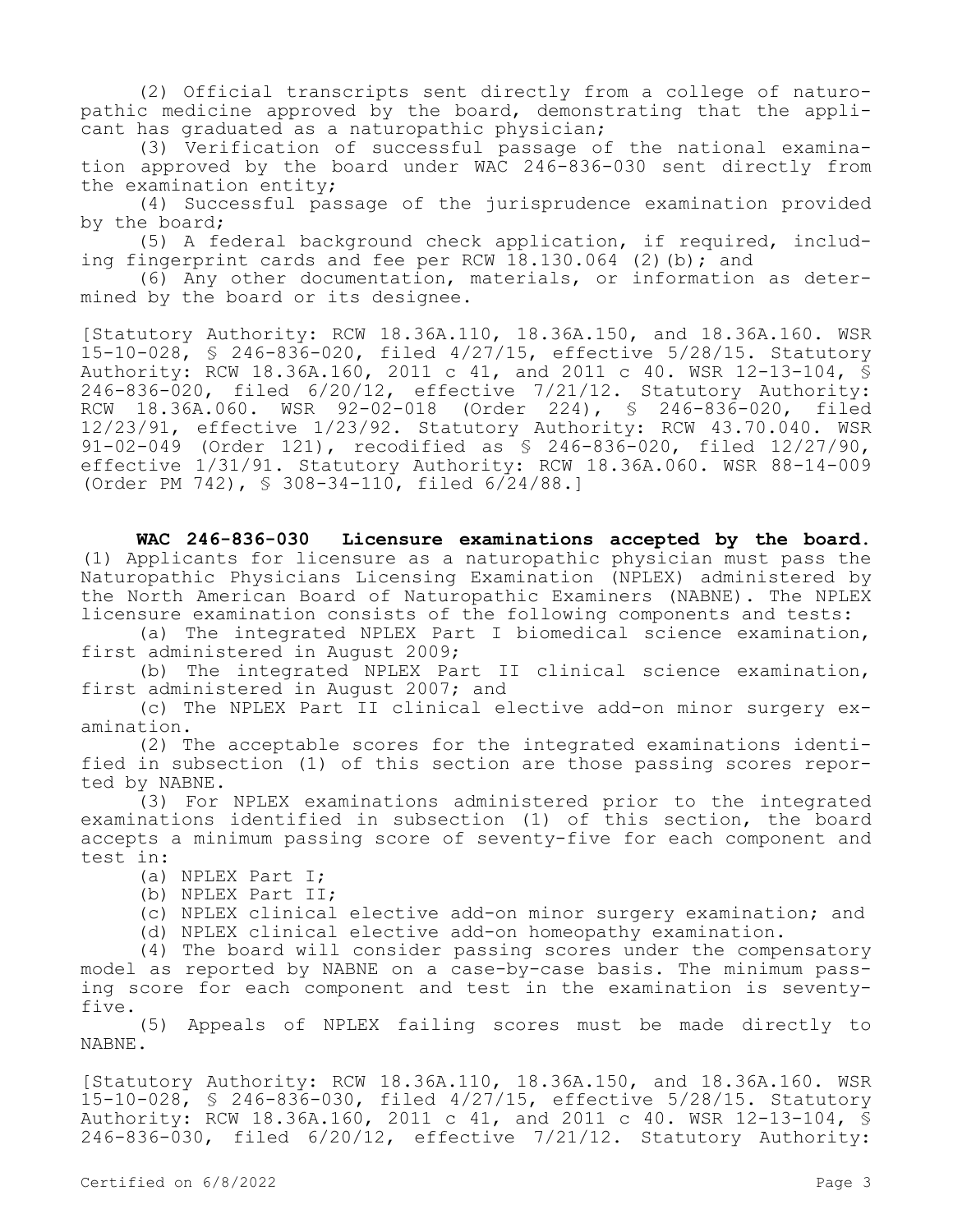RCW 43.70.040. WSR 91-02-049 (Order 121), recodified as § 246-836-030, filed 12/27/90, effective 1/31/91. Statutory Authority: RCW 18.36A.060. WSR 88-14-009 (Order PM 742), § 308-34-120, filed 6/24/88.]

**WAC 246-836-040 Jurisprudence examinations.** (1) Individuals taking the jurisprudence examination provided by the board must pay the appropriate fee when submitting it for scoring.

(2) The minimum passing score for the jurisprudence examination is seventy-five.

(3) Individuals who fail the jurisprudence examination may retake the examination provided they submit an additional fee.

(4) An individual's jurisprudence examination score is released only to the individual unless a written request is submitted that authorizes release to a specific third party.

[Statutory Authority: RCW 18.36A.110, 18.36A.150, and 18.36A.160. WSR 15-10-028, § 246-836-040, filed 4/27/15, effective 5/28/15. Statutory Authority: RCW 43.70.040. WSR 91-02-049 (Order 121), recodified as § 246-836-040, filed 12/27/90, effective 1/31/91. Statutory Authority: RCW 18.36A.060. WSR 88-14-009 (Order PM 742), § 308-34-130, filed 6/24/88.]

**WAC 246-836-080 Continuing competency program.** (1) General provisions. Each licensed naturopathic physician must complete sixty hours of continuing education every two years, as provided in chapter 246-12 WAC, Part 7.

(2)(a) A license holder's first sixty hour continuing education requirement is due on the third renewal date after the license is issued. After that, it is due every other year on the licensee's renewal date.

(b) A licensee may begin to accrue continuing education from the date of initial licensure and apply it toward the fulfillment of their first continuing education requirement.

(c) License reissuance. When applying for reissuance of an expired license, a naturopathic physician must attest to sixty hours of continuing education for the two years preceding the reissuance application. Upon reissuance, the licensee's continuing education sequence will resume based on the last active license continuing education cycle.

(3) Licensees must complete a minimum of fifteen continuing education hours over two years on the subject of pharmacology consistent with naturopathic scope of practice in this state. Course content, or a portion thereof, must be designated as pharmacology by an entity listed in subsection (5)(a)(i) or (b)(i) of this section. Examples of eligible pharmacology course content include:

(a) Legend substances as defined in RCW 69.41.010;

(b) Controlled substances in chapter 69.50 RCW;

(c) Biopharmacology, which is the study of medicinal or drug products manufactured in, extracted from, or semi-synthesized from biological sources;

(d) Pharmacognosy, which is the study of medicinal drugs derived from plants or other natural sources;

(e) Contraindications or interactions of drug-to-drug, drug-toherb, or drug-to-nutrient; or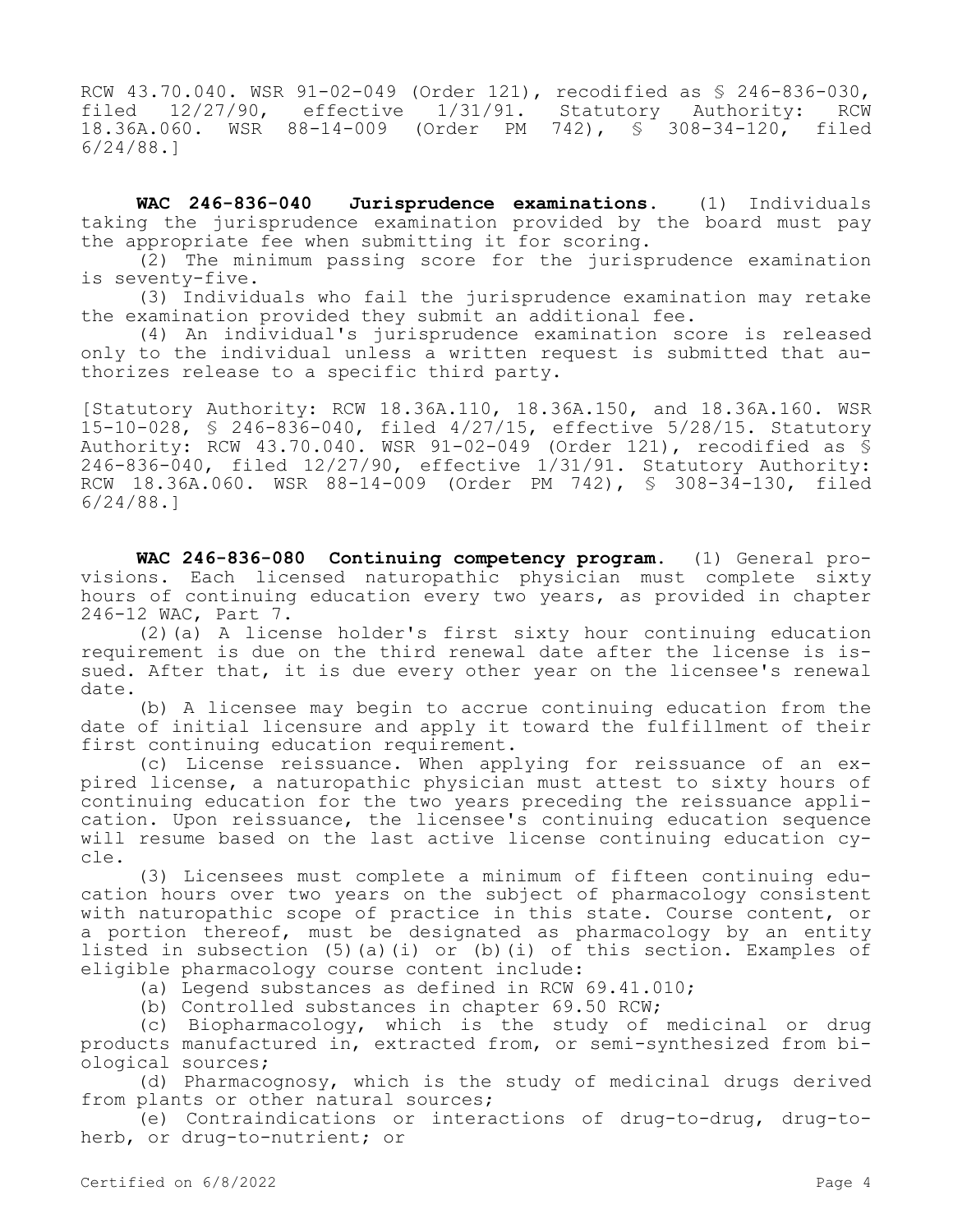(f) Other subjects approved by the board.

(4) Suicide prevention requirements. As part of continuing education, a licensed naturopathic physician must complete a board-approved one-time training that is at least six hours long in suicide assessment, treatment, and management. This training must be completed by the end of the first full continuing education reporting period after January 1, 2016, or the first full continuing education reporting period after initial licensure, whichever is later.

(a) Until July 1, 2017, a board-approved training must be an empirically supported training in suicide assessment, including screening and referral, suicide treatment, and suicide management, and meet any other requirement in RCW 43.70.442.

(b) Beginning July 1, 2017, training accepted by the board must be on the department's model list developed in accordance with rules adopted by the department that establish minimum standards for training programs. The establishment of the model list does not affect the validity of training completed prior to July 1, 2017.

(c) A board-approved training must be at least six hours in length and may be provided in one or more sessions.

(d) The hours spent completing the training in suicide assessment, treatment, and management under this subsection count toward meeting any applicable continuing education requirements.

(e) Nothing in this subsection is intended to expand or limit the naturopathic scope of practice.

(5) Categories of creditable continuing education.

(a) Category 1. A licensee is required to obtain a minimum of twenty hours over two years in this category; however, all sixty hours may be earned in this category. Category 1 credit hours and activities include:

(i) Live-attended, both in-person and remote-attendance, education related to the naturopathic scope of practice in this state approved or offered by the following sources:

(A) American Association of Naturopathic Physicians (AANP);

(B) Washington Association of Naturopathic Physicians (WANP);

(C) North American Naturopathic Continuing Education Accreditation Council (NANCEAC) through the Federation of Naturopathic Medicine Regulatory Authorities (FNMRA); or

(D) Naturopathic medicine academic institutions and scholarly organizations approved by the board according to WAC 246-836-150.

(ii) Prerecorded education meeting the requirement in (a)(i) of this subsection related to the naturopathic scope of practice in this state. To qualify for credit under this section the course must require the licensee to pass an examination in order to complete the course.

(iii) Completion of a one year residency accredited by the council on naturopathic medical education (CNME) meets the full two year continuing education requirement.

(iv) Licensees completing a medical marijuana continuing education course approved by the department may claim the hours designated by the course provider for this activity. This activity can only be claimed once during a two year continuing education cycle.

(v) Licensees completing the suicide prevention requirement in subsection (4) of this section may claim six hours for this activity. This activity can only be claimed once during a two year continuing education cycle.

(b) Category 2. Category 2 credit hours and activities include: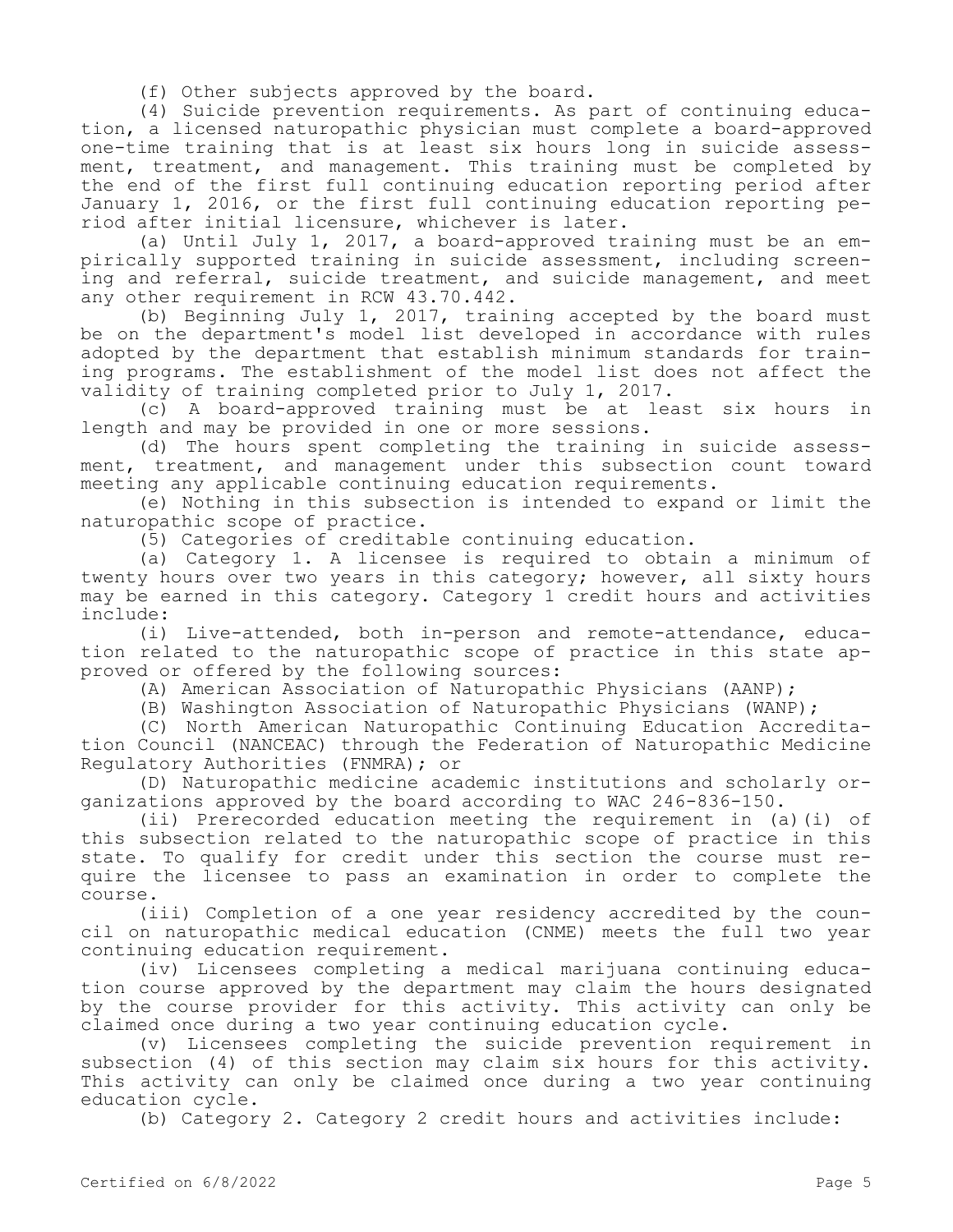(i) Live-attended, both in-person and remote-attendance, education relevant to various other health professions, however licensees may only claim those hours that have content consistent with naturopathic scope of practice in this state. Hours must be obtained through an entity that is accredited or nationally recognized, examples of which include, but are not limited to, courses accredited by:

(A) The accreditation council for continuing medical education (ACCME);

(B) The American Nurses Credentialing Center (ANCC); or

(C) The accreditation council for pharmacy education (ACPE).

(ii) Prerecorded education meeting the requirement in (b)(i) of this subsection, however only content related to naturopathic scope of practice in this state may be claimed. To qualify for credit under this section the course must require the licensee to complete an examination in order to complete the course.

(iii) Teaching, lecturing, or serving as a residency director, which shall equate one full-time work week to one continuing education hour.

(iv) Publishing in a peer-reviewed, scientific journal or textbook. Ten credit hours may be claimed for each paper, exhibit, publication, or chapter. Credit shall be claimed as of the date materials were presented or published.

(c) Category 3. A licensee may claim up to a maximum of five hours over two years in this category. Category 3 credit hours and activities include:

(i) Online study not otherwise specified above;

(ii) Multimedia education (CD/DVD);

(iii) Certification or recertification in basic life support (also known as cardiopulmonary resuscitation);

(iv) Self-study including, but not limited to, board examination preparation or reading papers and publications where an assessment tool is required upon completion; and

(v) Courses in nonclinical practice topics, such as:

- (A) Health promotion;
- (B) Health care cost management;
- (C) Coding;
- (D) Regulatory affairs; or

(E) Professional ethics, disciplinary prevention, or jurisprudence. Licensees completing the board's jurisprudence examination may claim two hours for this activity. This activity can only be claimed once during a two year continuing education reporting cycle.

(vi) In-person attendance at a board of naturopathy business meeting. Each meeting counts for one hour. Acceptable documentation is the licensee's presence recorded in the board's minutes.

(6) Documentation. A licensee must submit documentation upon request or audit. Acceptable documentation includes:

(a) Certificates of completion;

(b) Transcripts;

(c) Letters from instructors; or

(d) Other records, which must include participant's name, course title, course content, dates, provider(s) name(s), and signature of sponsor or instructor.

(e) For self-study activities that do not offer documentation, licensees should keep lists with hours spent reading publications, papers, or articles; or hours spent preparing for specialty board examinations.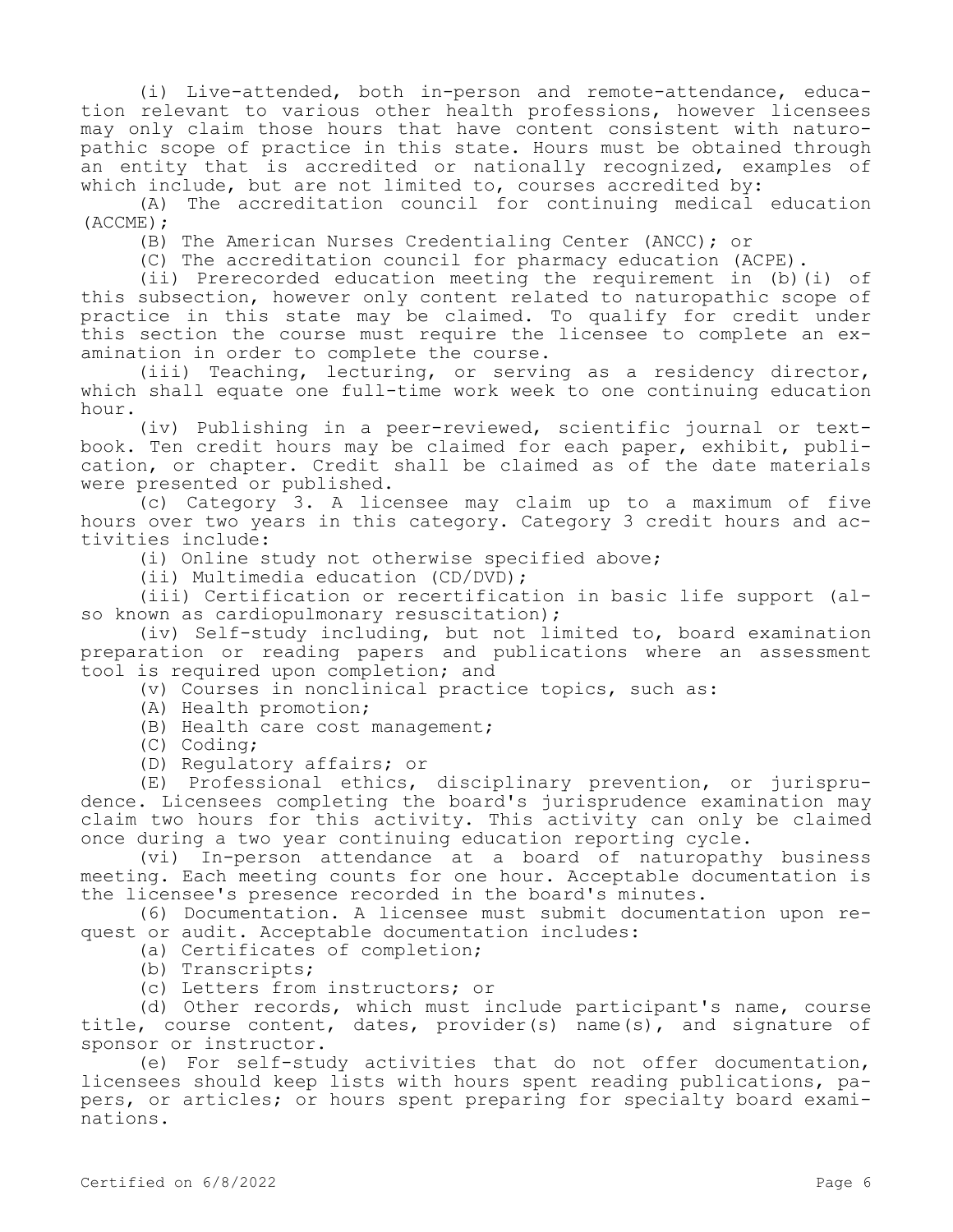(7) Waiver or extension. In emergent or unusual situations, such as personal or family illness, the board may waive all or part of the continuing education requirement for a particular continuing education reporting period for an individual licensee if the board determines there is good cause. The board may also grant the licensee an extension period in order to meet the full requirement if the board determines there is good cause. Licensees requesting an extension must include a detailed plan on how they will obtain the deficient hours. Hours obtained for an extension can only be applied to the extension and cannot be used for any other continuing education reporting cycle. The board may require verification of the emergent or unusual situation as is necessary.

[Statutory Authority: RCW 18.36A.160. WSR 19-08-032, § 246-836-080, filed 3/27/19, effective 1/1/21. Statutory Authority: RCW 18.36A.160 and 43.70.442 as amended in 2014 and 2015. WSR 16-06-008, § 246-836-080, filed 2/18/16, effective 3/20/16. Statutory Authority: RCW 18.36A.160, 2011 c 41, and 2011 c 40. WSR 12-13-104, § 246-836-080, filed 6/20/12, effective 7/21/12. Statutory Authority: RCW 43.70.280. WSR 98-05-060, § 246-836-080, filed 2/13/98, effective 3/16/98. Statutory Authority: RCW 18.36A.060. WSR 92-02-018 (Order 224), § 246-836-080, filed 12/23/91, effective 1/23/92. Statutory Authority: RCW 43.70.040. WSR 91-02-049 (Order 121), recodified as § 246-836-080, filed 12/27/90, effective 1/31/91. Statutory Authority: RCW 18.36A.060. WSR 88-14-009 (Order PM 742), § 308-34-180, filed 6/24/88.]

**WAC 246-836-100 Applicants educated and/or licensed in another country.** (1) Applicants for licensure educated in a country outside the United States or its territories shall meet the following requirements for licensure.

(a) Satisfactory completion of a basic naturopathic medical program in a naturopathic school or college officially approved by the country where the school is located.

(i) The naturopathic education program at the time of graduation shall be equivalent to or exceed the minimum required standards for Washington state approved colleges of naturopathic medicine.

(ii) Any deficiencies in the naturopathic medical program shall be satisfactorily completed in a Washington state approved college of naturopathic medicine.

(b) Applicants licensed under the laws of a country outside of the United States or its territories shall be required to take the current licensing examinations noted in WAC 246-836-030: Provided, That those persons meeting the requirements of WAC 246-836-110, (Licensing by endorsement), are exempt from this requirement.

(c) All other requirements of chapter 18.36A RCW and this chapter must be met, including the requirement that the applicant be of good moral character; not have engaged in unprofessional conduct; and not be unable to practice with reasonable skill and safety as a result of a physical or mental impairment.

(2) Applicants for examination shall:

(a) File with the board a completed notarized license application with the required fee at least sixty days prior to examination.

(b) Request the college of naturopathic medicine to submit an official transcript directly to the board.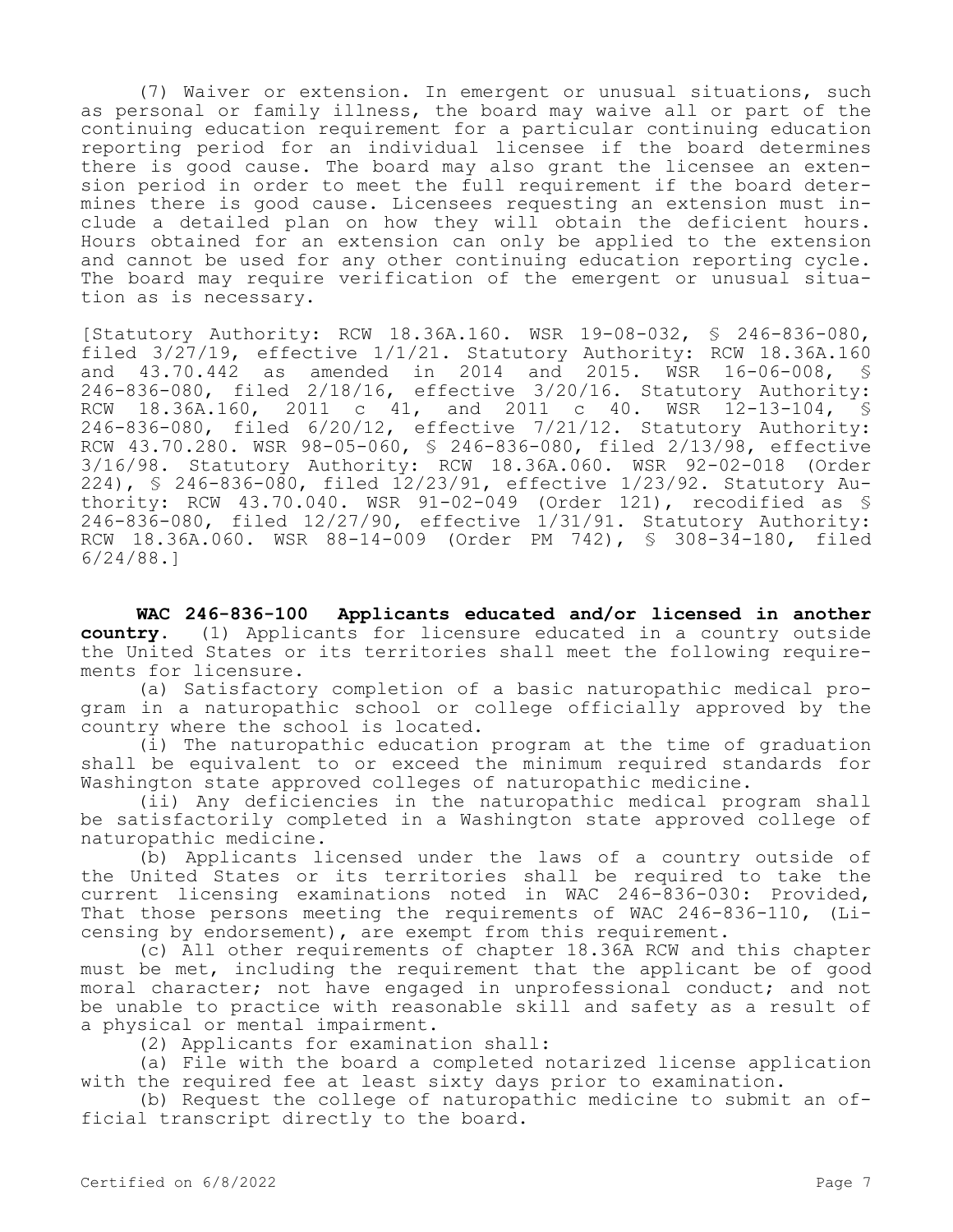(c) Request the licensing agency in the country of original license to submit evidence of licensure to the board.

(d) If the applicant's original documents (education and licensing) are on file in another state, the applicant may request that the other state send to the board notarized copies in lieu of the originals.

[Statutory Authority: RCW 18.36A.160, 2011 c 41, and 2011 c 40. WSR 12-13-104, § 246-836-100, filed 6/20/12, effective 7/21/12. Statutory Authority: RCW 18.36A.060. WSR 92-02-018 (Order 224), § 246-836-100, filed  $12/23/91$ , effective  $1/23/92$ . Statutory Authority: RCW 43.70.040.<br>WSR 91-02-049 (Order 121), recodified as § 246-836-100, filed WSR 91-02-049 (Order 121), recodified as § 246-836-100, filed 12/27/90, effective 1/31/91. Statutory Authority: RCW 18.36A.060(1). WSR 89-02-051 (Order PM 815), § 308-34-310, filed 1/3/89.]

**WAC 246-836-110 Licensing by endorsement.** A license to practice as a naturopathic physician in the state of Washington may be issued without examination at the discretion of the board provided the applicant meets all of the requirements in WAC 246-836-020 except for the national examination requirement in subsection (3) of that section. The individual must:

(1) Have graduated from a college of naturopathic medicine approved by the board;

(2) Hold a current valid license in good standing to practice as a naturopathic physician in another state or jurisdiction. Official written verification of such licensure status must be received directly from the other state or jurisdiction;

(3) Have successfully passed a naturopathic licensure examination in another state or jurisdiction prior to 1990 when the Naturopathic Physician Licensing Examination (NPLEX) became fully available. Written official verification of successful completion of the licensure examination must be received directly from the state or jurisdiction; and

(4) Meet all other requirements of chapter 18.36A RCW and this chapter, including the requirement that the applicant be of good moral character; has not engaged in unprofessional conduct; and is able to practice with reasonable skill and safety.

[Statutory Authority: RCW 18.36A.110, 18.36A.150, and 18.36A.160. WSR 15-10-028, § 246-836-110, filed 4/27/15, effective 5/28/15. Statutory Authority: RCW 18.36A.160, 2011 c 41, and 2011 c 40. WSR 12-13-104, § 246-836-110, filed 6/20/12, effective 7/21/12. Statutory Authority: RCW 18.36A.060. WSR 92-02-018 (Order 224), § 246-836-110, filed 12/23/91, effective 1/23/92. Statutory Authority: RCW 43.70.040. WSR 91-02-049 (Order 121), recodified as § 246-836-110, filed 12/27/90, effective 1/31/91. Statutory Authority: RCW 18.36A.060(1). WSR 89-02-051 (Order PM 815), § 308-34-320, filed 1/3/89.]

**WAC 246-836-120 Reciprocity or waiver of examination requirements.** Reciprocity or waiver of examination requirements may be granted for certain examinations administered by the Oregon Board of Naturopathic Medicine in accordance with the reciprocal agreement with that state that was in effect at the time the individual took the examinations. These examinations must have included the clinical and the basic science sections. The minimum passing score must have been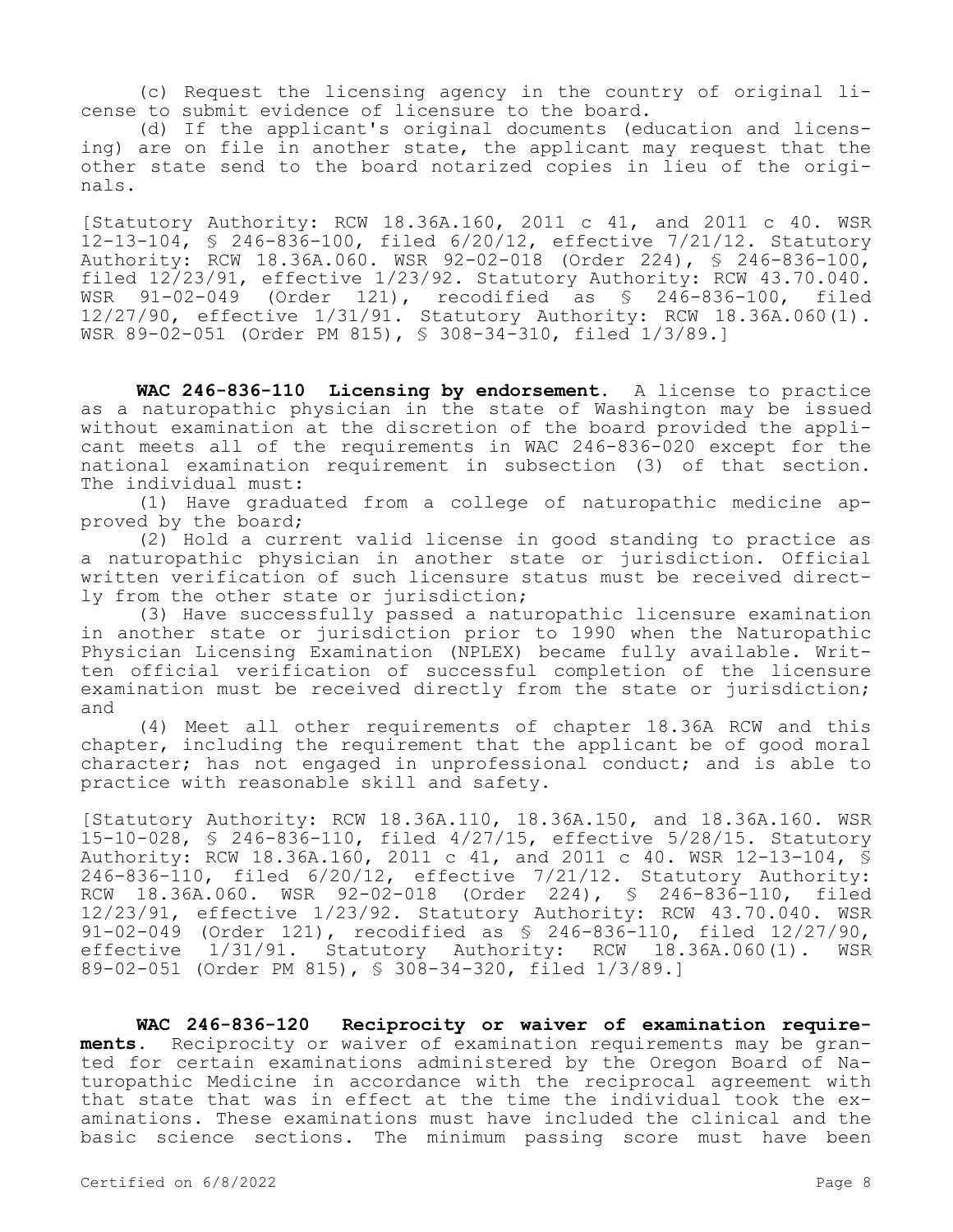equivalent to or better than the score of seventy-five as required in WAC 246-836-030. The examinations acceptable in accordance with the Oregon reciprocal agreement are:

(1) Individual basic and clinical examinations from 1927 through 1987 with scores as originally reported;

(2) Individual basic and clinical science examinations given in January 1988 with scores as originally reported;

(3) The basic science examination given in January 1989 with raw scores; and

(4) The Naturopathic Physician Licensure Examinations (NPLEX) for all years prior to 1990 with raw scores as reported by the North American Board of Naturopathic Examiners (NABNE).

[Statutory Authority: RCW 18.36A.110, 18.36A.150, and 18.36A.160. WSR 15-10-028, § 246-836-120, filed 4/27/15, effective 5/28/15. Statutory Authority: RCW 18.36A.060. WSR 92-02-018 (Order 224), § 246-836-120, filed 12/23/91, effective 1/23/92. Statutory Authority: RCW 43.70.040. WSR 91-02-049 (Order 121), recodified as § 246-836-120, filed 12/27/90, effective 1/31/91. Statutory Authority: RCW 18.36A.060(1). WSR 89-02-051 (Order PM 815), § 308-34-330, filed 1/3/89.]

**WAC 246-836-130 Approval of colleges of naturopathic medicine.**  (1) For the purposes of this chapter, "college" means a college, university, educational institution, or educational program.

(2) The minimum educational requirement for licensure to practice naturopathic medicine in Washington is graduation from a naturopathic college approved by the board which teaches adequate courses in all subjects necessary to the practice of naturopathic medicine.

(3) These rules provide the standards and procedures by which naturopathic colleges may obtain approval by the board in order that graduates of those schools may be permitted to take examinations for license.

(4) The board determines the accreditation standards adopted June 2009 by the Council on Naturopathic Medical Education (CNME) to be substantially equivalent to the requirements of RCW 18.36A.100 and this chapter. Any naturopathic college holding current CNME accreditation shall be deemed to have met all requirements for approval.

[Statutory Authority: RCW 18.36A.160, 2011 c 41, and 2011 c 40. WSR 12-13-104, § 246-836-130, filed 6/20/12, effective 7/21/12. Statutory Authority: RCW 18.36A.060. WSR 92-02-018 (Order 224), § 246-836-130, filed 12/23/91, effective 1/23/92. Statutory Authority: RCW 43.70.040. WSR 91-02-049 (Order 121), recodified as § 246-836-130, filed 12/27/90, effective 1/31/91. Statutory Authority: RCW 18.36A.060(1). WSR 89-02-051 (Order PM 815), § 308-34-410, filed 1/3/89.]

**WAC 246-836-140 Provisional approval of colleges of naturopathic medicine.** Provisional approval is approval given to an unapproved program while the program is undergoing the process of gaining full program approval. The board may grant provisional approval to a naturopathic college which has been in continuous operation for at least one year. Provisional approval may be granted for a period not to exceed two and one-half years and may not be renewed or extended. Provisional approval shall neither imply nor assure eventual full approval.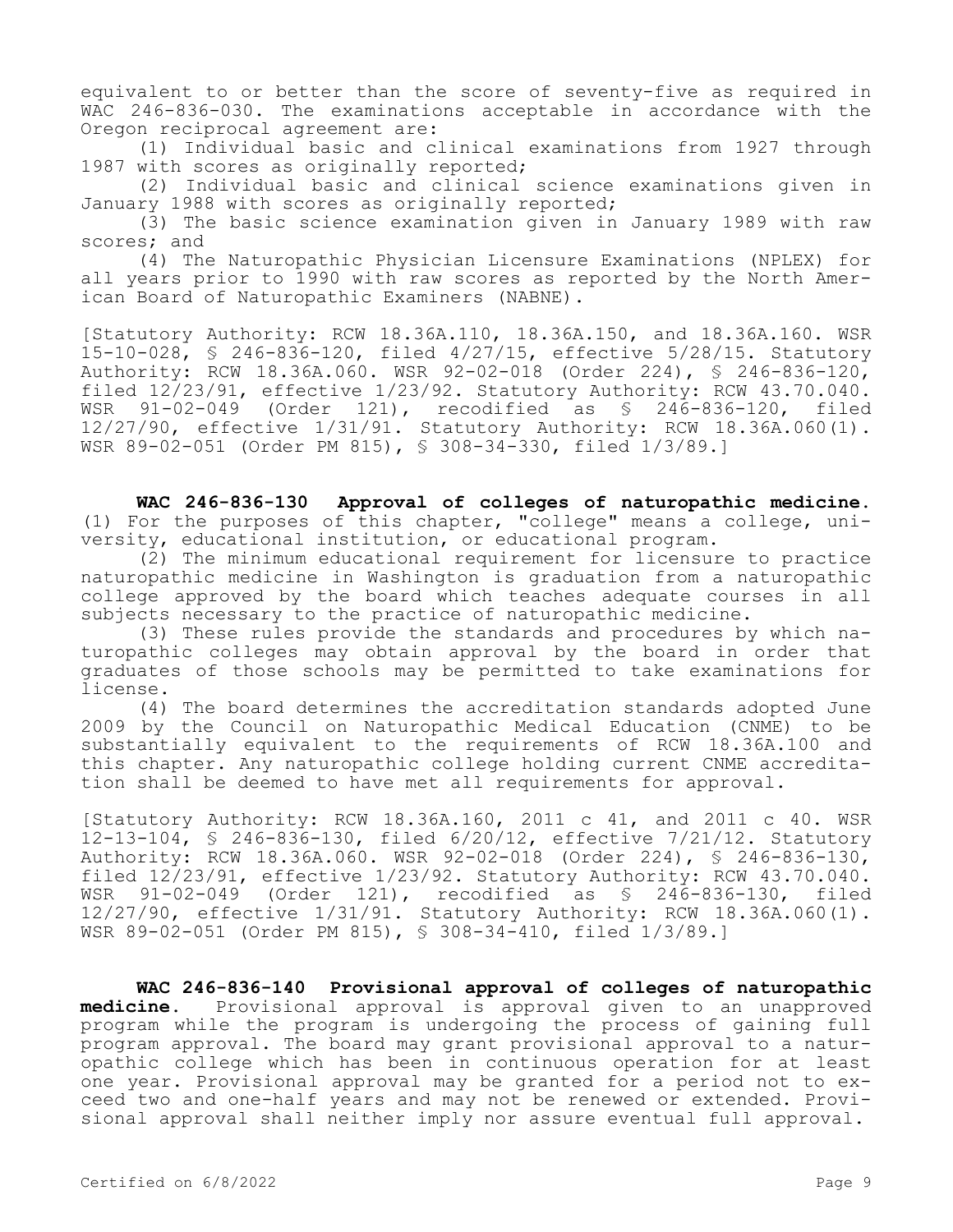(1) In order to obtain provisional approval, a naturopathic college must demonstrate compliance with, or adequate planning and resources to achieve compliance with, the standards contained in this chapter and RCW 18.36A.100.

(2) The procedures for application, examination, review and revocation of provisional approval shall be the same as those specified for full approval in this chapter.

[Statutory Authority: RCW 18.36A.160, 2011 c 41, and 2011 c 40. WSR 12-13-104, § 246-836-140, filed 6/20/12, effective 7/21/12. Statutory Authority: RCW 18.36A.060. WSR 92-02-018 (Order 224), § 246-836-140, filed 12/23/91, effective 1/23/92. Statutory Authority: RCW 43.70.040. WSR 91-02-049 (Order 121), recodified as § 246-836-140, filed 12/27/90, effective 1/31/91. Statutory Authority: RCW 18.36A.060(1). WSR 89-02-051 (Order PM 815), § 308-34-420, filed 1/3/89.]

**WAC 246-836-150 Full approval of colleges of naturopathic medicine.** (1) Full approval of a college of naturopathic medicine is the approval given by the board to a program that meets the requirements of RCW 18.36A.100 and this chapter.

(a) Colleges of naturopathic medicine that hold accreditation by the Council on Naturopathic Medical Education (CNME) as of February 2017 are exempt from the requirement to apply for full approval; however, such colleges shall be subject to all other provisions of this chapter. Colleges of naturopathic medicine that fail to maintain CNME accreditation must seek board approval as outlined in this chapter.

(b) Colleges of naturopathic medicine that do not hold CNME accreditation and seek full approval must apply to the board on a form and in a manner prescribed by the board.

(2) The board may grant full approval to naturopathic colleges which have demonstrated compliance with the standards contained in this chapter and RCW 18.36A.100.

(3) To be eligible for full approval a naturopathic college must have been in continuous operation for a period of at least three years.

(4) After approval by the board, periodic reports may be required. Failure to conform to or maintain established standards may result in loss of approval. With the exception of those schools that continue to maintain CNME accreditation as outlined in subsection (1)(a) of this section, no naturopathic college shall receive full approval for a period longer than five years. Prior to the expiration of the period of approval, the college must apply to the board for renewal of approval using the same criteria required under subsection (1) of this section. The responsibility for renewal rests solely with the naturopathic college. The board shall review the application and make a final decision of approval or disapproval in not more than one hundred twenty days.

(5) If a naturopathic college fails to maintain the required standards or fails to report significant institutional changes, including changes in location, within ninety days of the change, the board may revoke or suspend approval. The board may contact a naturopathic college at any time, either through an evaluation committee or representative, to audit, inspect or gather information concerning the college's compliance with the required standards.

(6) After suspension of approval of a naturopathic college, the board may reinstate approval upon receipt of satisfactory evidence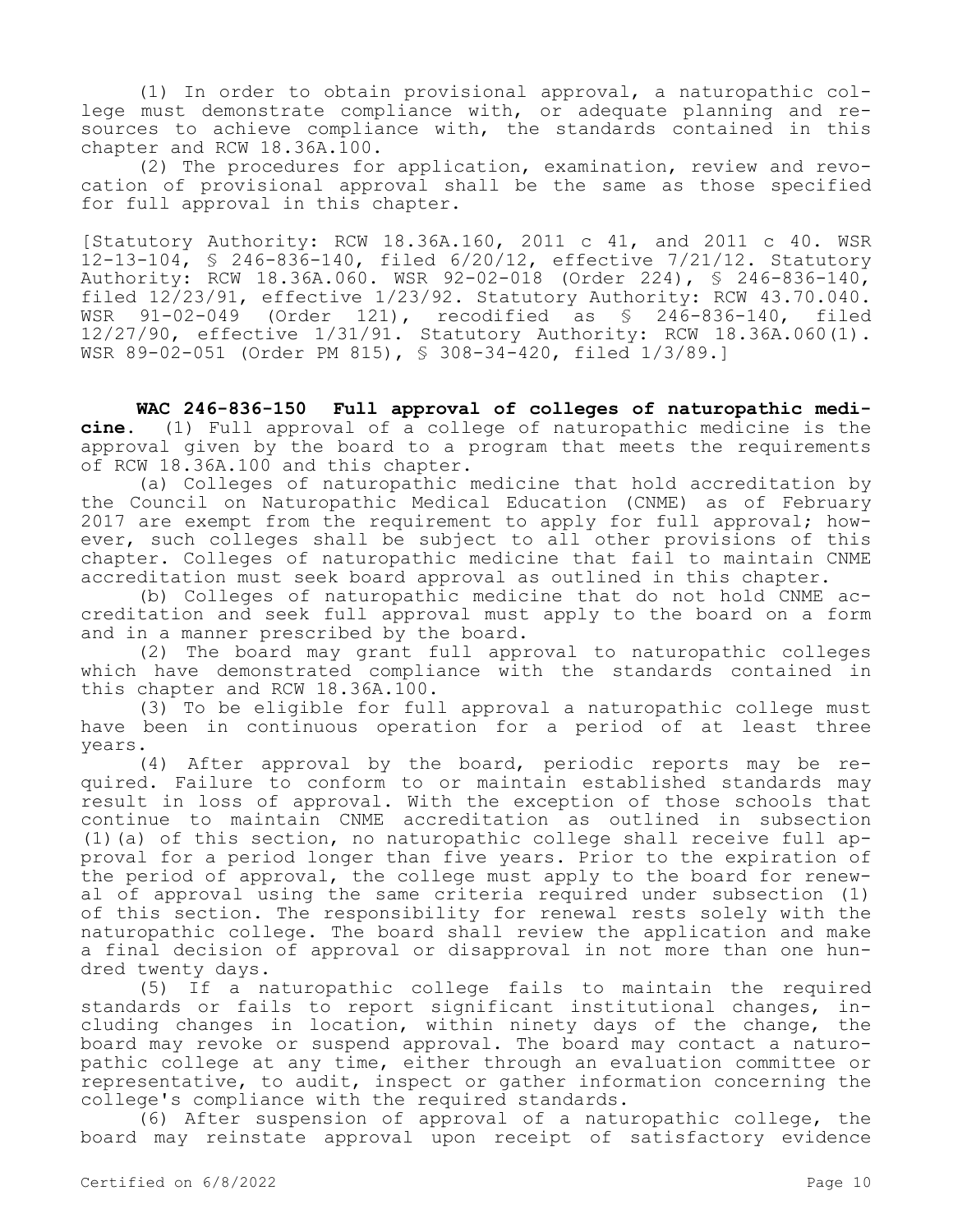that the college meets the standards of chapter 18.36A RCW and this chapter.

(7) After revocation of approval of a naturopathic college, a college may seek provisional approval, if otherwise qualified.

[Statutory Authority: RCW 18.36A.160 and 18.36A.100. WSR 19-08-033, § 246-836-150, filed 3/27/19, effective 4/27/19. Statutory Authority:<br>RCW 18.36A.160, 2011 c 41, and 2011 c 40. WSR 12-13-104, S 18.36A.160, 2011 c 41, and 2011 c 40. WSR 12-13-104, § 246-836-150, filed 6/20/12, effective 7/21/12. Statutory Authority: RCW 18.36A.060. WSR 92-02-018 (Order 224), § 246-836-150, filed 12/23/91, effective 1/23/92. Statutory Authority: RCW 43.70.040. WSR 91-02-049 (Order 121), recodified as § 246-836-150, filed 12/27/90, effective 1/31/91. Statutory Authority: RCW 18.36A.060(1). WSR 89-02-051 (Order PM 815), § 308-34-430, filed 1/3/89.]

**WAC 246-836-160 Unapproved college of naturopathic medicine.**  (1) An "unapproved college of naturopathic medicine" is a program that has been removed from the board's list of approved colleges of naturopathic medicine for failure to meet the requirements of RCW 18.36A.100 and/or this chapter, or a program that has never been approved by the board.

(2) A naturopathic college may be removed from the board's list of approved colleges when they no longer hold current accreditation through the CNME. Any college failing to maintain CNME accreditation is required to apply for approval to the board in accordance with the requirements in WAC 246-836-150.

[Statutory Authority: RCW 18.36A.160, 2011 c 41, and 2011 c 40. WSR 12-13-104, § 246-836-160, filed 6/20/12, effective 7/21/12. Statutory Authority: RCW 18.36A.060. WSR 92-02-018 (Order 224), § 246-836-160, filed 12/23/91, effective 1/23/92. Statutory Authority: RCW 43.70.040. WSR 91-02-049 (Order 121), recodified as § 246-836-160, filed 12/27/90, effective 1/31/91. Statutory Authority: RCW 18.36A.060(1). WSR 89-02-051 (Order PM 815), § 308-34-440, filed 1/3/89.]

**WAC 246-836-170 Appeal of board's decisions.** A college of naturopathic medicine removed from the board's approved list may appeal that decision in writing within thirty calendar days of the decision. If the board denies the appeal, the college shall have the right to appeal the board's denial in accordance with the provisions of the Administrative Procedure Act, brief adjudicative proceedings, RCW 34.05.482 through 34.05.494.

[Statutory Authority: RCW 18.36A.160, 2011 c 41, and 2011 c 40. WSR 12-13-104, § 246-836-170, filed 6/20/12, effective 7/21/12. Statutory Authority: RCW 18.36A.060 and 34.05.220. WSR 92-02-018 (Order 224), § 246-836-170, filed 12/23/91, effective 1/23/92. Statutory Authority: RCW 43.70.040. WSR 91-02-049 (Order 121), recodified as § 246-836-170, filed 12/27/90, effective 1/31/91. Statutory Authority: RCW 18.36A.060(1). WSR 89-02-051 (Order PM 815), § 308-34-450, filed 1/3/89.]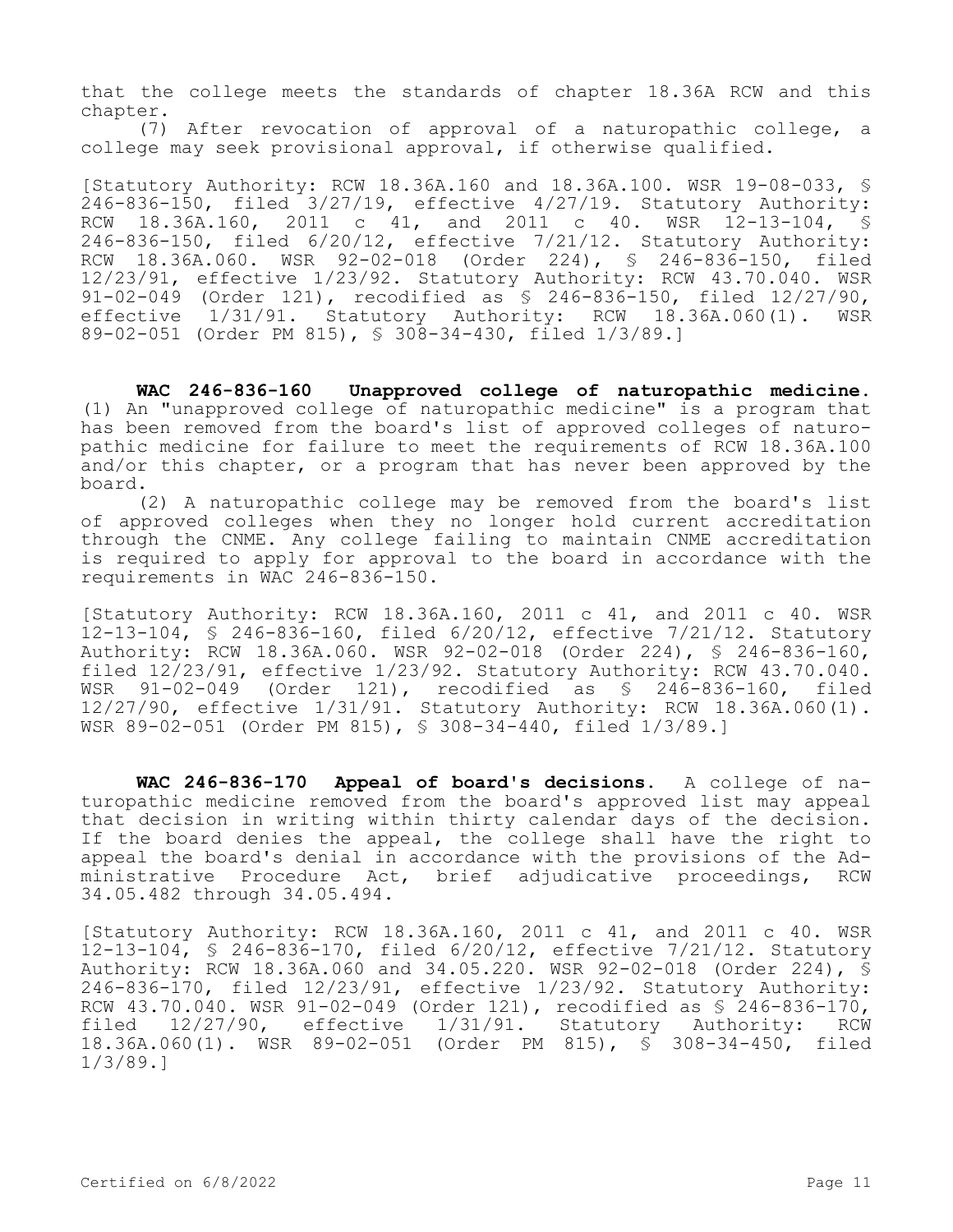**WAC 246-836-180 Standards for approval of colleges of naturopathic medicine.** The following standards shall be used by the board in considering a naturopathic college's application for approval:

(1) Objectives. The objectives of the college shall be clearly stated and address the preparation for the naturopathic physician to provide patient care. The implementation of the objectives should be apparent in the administration of the college, individual course objectives, and in the total program leading to graduation.

(2) Organization.

(a) For independent naturopathic colleges, the institution shall be incorporated under the laws of the state of its residence as an education corporation. Control shall be vested in a board of directors composed of naturopathic physicians and others. No less than one-third plus one of the directors shall be naturopathic physicians. Under no circumstances shall more than one-third of the directors have administrative or instructional positions in the college. The directors must demonstrate their knowledge of the objectives of the college through policy decisions, support of college programs and active participation in college governance, and selection and oversight of the chief administrative officer.

(b) For naturopathic colleges governed by a multidiscipline university, the institution shall be incorporated under the laws of the state of its residence as an education corporation and control vested in a governing board of directors or trustees composed of qualified members with diverse professional backgrounds. At least one of the directors shall be a naturopathic physician. Under no circumstances shall more than one-third of the directors have administrative or instructional positions in the institute. The institute shall have an established means by which the college can formally, regularly, and effectively communicate to the governing body its needs for resources and provide input on relevant institutional and programmatic issues.

(3) Administration. The education and experience of directors, administrators, supervisors, and instructors should be sufficient to ensure that the student will receive educational services consistent with institutional objectives. The administration of the college shall be such that the lines of authority are clearly drawn. The college shall present with its application a catalog and a brief, narrative explanation of how the administration of the college is, or is to be, organized and how the administrative responsibility for each of the following is, or is to be, managed:

(a) Faculty and staff recruitment;

(b) Personnel records management;

(c) Faculty pay scale and policies;

(d) Standards and practices relating to evaluation, improvement of instruction, promotion, retention and tenure;

(e) Admissions policies including procedures used to solicit students;

(f) Development and administration of policies governing rejection and retention of students, job placement, and student counseling and advising services;

(g) Curriculum requirements;

(h) Tuition and fee policies; and

(i) Financial management policies.

(4) Financial condition. The college shall demonstrate its financial stability by submitting certified audits once every three years and, reports, or other appropriate evidence annually.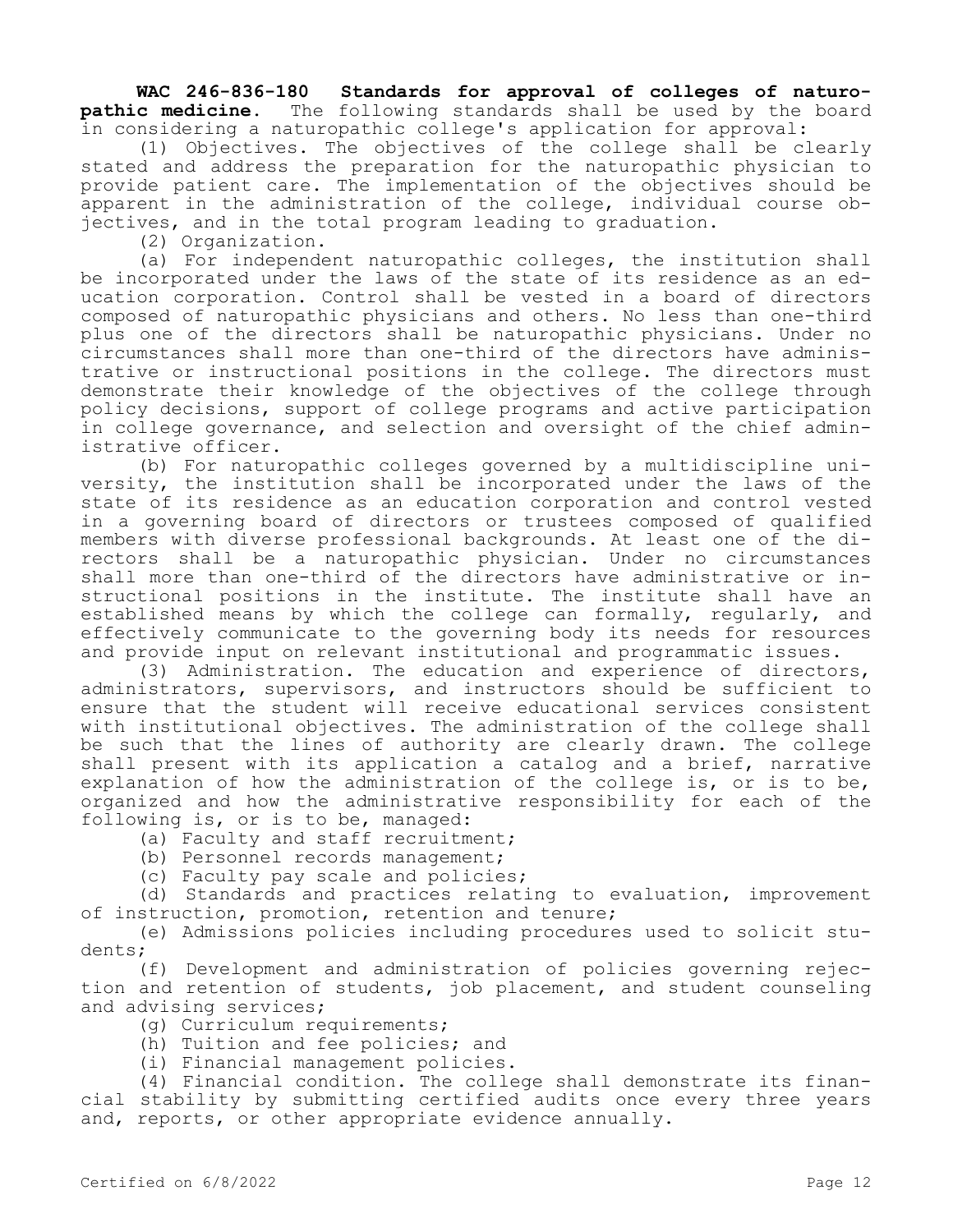(5) Records. The college shall maintain a detailed system of records for each student beginning with application credentials through the entire period of attendance. The records, including matriculation, attendance, grades, disciplinary action, and financial accounts, shall be the permanent property of the college, to be safeguarded from all hazards and not to be loaned or destroyed.

(6) Educational credentials.

(a) Upon satisfactory completion of the educational program, the student shall receive a degree from the college indicating that the course of study has been satisfactorily completed by the student.

(b) In addition, for each student who graduates or withdraws, the college shall prepare, permanently file, and make available a transcript which specifies all courses completed. Each course entry shall include a title, the number of credits awarded, and a grade. The transcript shall separately identify all credits awarded by transfer or by examination.

(c) Upon request, all student records and transcripts shall be made available to the board.

(7) Catalog. The college shall publish a current catalog at least every two years containing the following information:

(a) Name, mailing address, and physical address of the school;

(b) Date of publication;

(c) Admission requirements and procedures;

(d) A statement of tuition and other fees or charges for which a student is responsible and a statement on refund policies;

(e) A school calendar designating the beginning and ending dates of each term, vacation periods, holidays, and other dates of significance to students;

(f) Objectives of the college;

(g) A list of trustees (directors), administrative officers and faculty members including titles and academic qualifications;

(h) A statement of policy about standards of progress required of students, including the grading system, minimum satisfactory grades, conditions for interruption for unsatisfactory progress, probation, and reentry, if any;

(i) A description of each course indicating the number of hours and course content, and its place in the total program;

(j) A description of facilities and major equipment, including library, laboratory and clinical training facilities;

(k) Statements on the nature and availability of student financial assistance, counseling, housing, and placement services, if any;

(l) A statement indicating whether the college is recognized by other agencies or associations for the licensing or certification of naturopathic physicians; and

(m) Any other material facts concerning the college which are reasonably likely to affect the decision of the potential student.

(8) Admission policies and procedures. The college shall not deny admission to a prospective student because of gender, race, color, religion, physical handicap and/or ethnic origin.

(9) Attendance. The college shall have a written attendance policy.

(10) Curriculum. The curriculum of the college shall be designed and presented to meet or exceed the requirements of this chapter. Each student shall complete a minimum of three thousand hours instruction, which shall include no less than two hundred post-graduate hours in the study of mechanotherapy. Minimum clinical training shall be one thousand one hundred hours, of which no less than eight hundred hours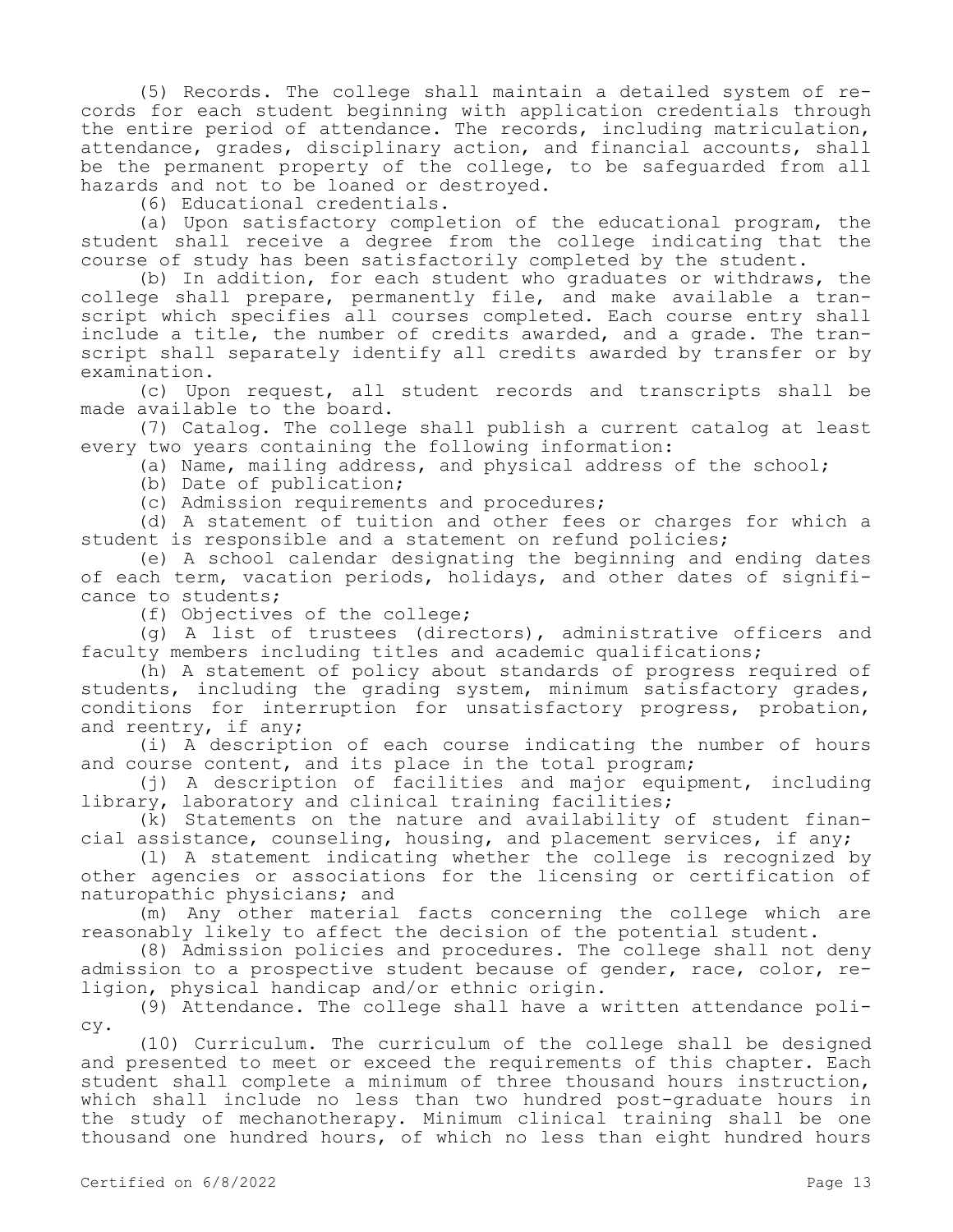shall be training with student actively involved in diagnosis and treatment in accordance with RCW 18.36A.050(3). The remainder, if any, may be preceptorships overseen by the college. The clinical training shall be in naturopathic procedures. The following standards are intended not as an exact description of a college's curriculum, but rather as a guide for the typical acceptable program. It is expected that the actual program taught by each naturopathic college will be prepared by the academic departments of the college to meet the needs of their students and will exceed the outline present here. The board's policy is to preserve the autonomy and uniqueness of each naturopathic college, and to encourage innovative and experimental programs to enhance the quality of education in colleges of naturopathic medicine.

(a) Basic science

Anatomy (includes histology and embryology) Physiology Pathology **Biochemistry** Public health (includes public health, genetics, microbiology, immunology) Naturopathic philosophy Pharmacology (b) Clinical sciences (i) Diagnostic courses

- Physical diagnosis
- Clinical diagnosis
- Laboratory diagnosis
- Radiological diagnosis
- (ii) Therapeutic courses
	- Matera medica (botanical medicine)
		- Homeopathy
		- Nutrition
		- Physical medicine
		- (includes mechanical and manual manipulation, hydrotherapy, and electrotherapy)
	- Psychological medicine
- (iii) Specialty courses

Organ systems (cardiology, dermatology, endocrinology, EENT, gastroenterology)

Human development (gynecology, obstetrics, pediatrics, geriatrics)

- State law and regulations as they relate to the practice of naturopathy
- Medical emergencies
- Office procedures
- (iv) Clinical externship/preceptorship

(11) Academic standards. The college must regularly evaluate the quality of its instruction and have a clearly defined set of standards of competence required of its students. Promotion to each successive phase of the program and graduation shall be dependent on mastery of the knowledge and skills presented in the program.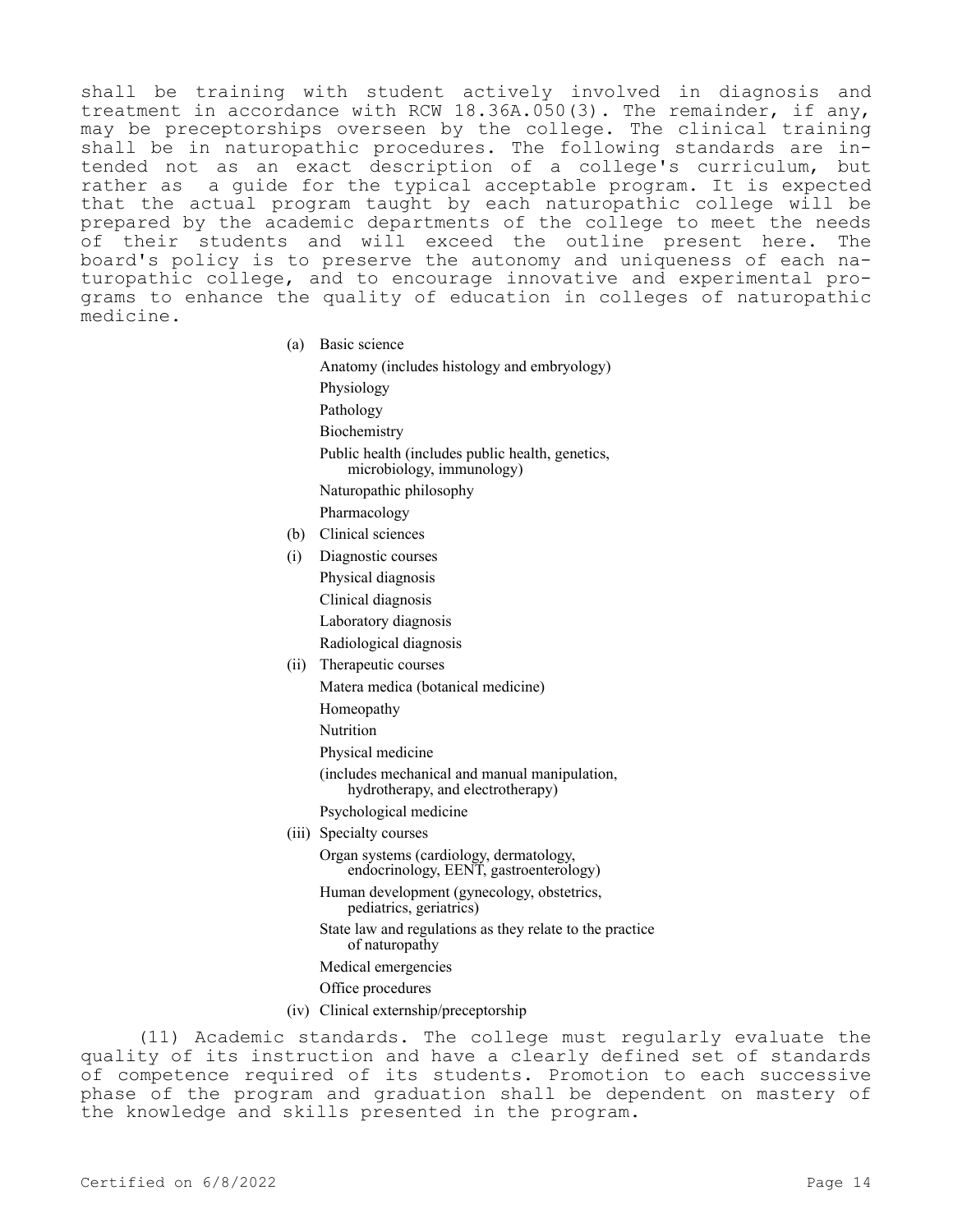(12) Faculty. Faculty members shall be qualified by training and experience to give effective instruction in the subject (s) taught; advanced degrees in their respective disciplines are expected. The faculty should participate in development and evaluation of curriculum instructional methods and facilities; student discipline, welfare, and counseling; establishment of administrative and educational policies; scholarly and professional growth. Provisions shall be made to allow and encourage faculty involvement in these noninstructional functions, including a plan for peer observation and evaluation among faculty. The college shall not discriminate on the basis of gender, race, age, color, religion, physical handicap, or national or ethnic origin in the recruitment and hiring of faculty. The college shall have stated policies on faculty hiring, compensation, fringe benefits, tenure, retirement, firing, grievance, and appeals procedures. The college shall submit to the board for each faculty member a resume which includes the following information.

(a) Academic rank or title;

(b) Degree(s) held, the institution(s) that conferred the degree(s), the date(s) thereof, and whether earned or honorary;

(c) Other qualifying training or experience;

(d) Name and course number of each course taught;

(e) Other noninstructional responsibilities, if any, and the proportion of the faculty member's time devoted to them; and

(f) The length of time associated with the college.

(13) Library. The library shall be staffed, equipped, and organized to adequately support the instruction, and research of students and faculty.

(14) Clinical training. The clinical facilities shall be adequate in size, number, and resources to provide all aspects of naturopathic diagnosis and treatment. There shall be properly equipped rooms for consultation, physical examination and therapy, and a pharmacy, a laboratory, and radiological equipment each consistent with the definition of practice in chapter 18.36A RCW as now or hereafter amended. A licensed and adequately experienced naturopathic physician must be in direct supervision of and have final decision in the diagnosis and treatment of patients by students, and must be present in the clinic at all times when the clinic is open.

(15) Physical plant, materials and equipment. The college shall own or enjoy the full use of buildings and equipment adequate to accommodate the instruction of its students, and administrative and faculty offices. There shall be adequate facilities for the safekeeping of valuable records. The plant and grounds, equipment, and facilities shall be maintained in an efficient, sanitary, and presentable condition. All laws relating to safety, sanitation, and other regulations concerning public buildings shall be observed. There shall be sufficient personnel employed to carry out proper maintenance.

(16) Cancellation and refund policy. The college shall maintain a fair and equitable policy regarding refund of the unused portion of tuition fees and other charges in the event a student fails to enter the course, or withdraws at any time prior to completion of the course. Such a policy shall be in keeping with generally accepted practices of institutions of higher education.

(17) Other information. The applicant college shall provide any other information about the college and its programs as required by the board.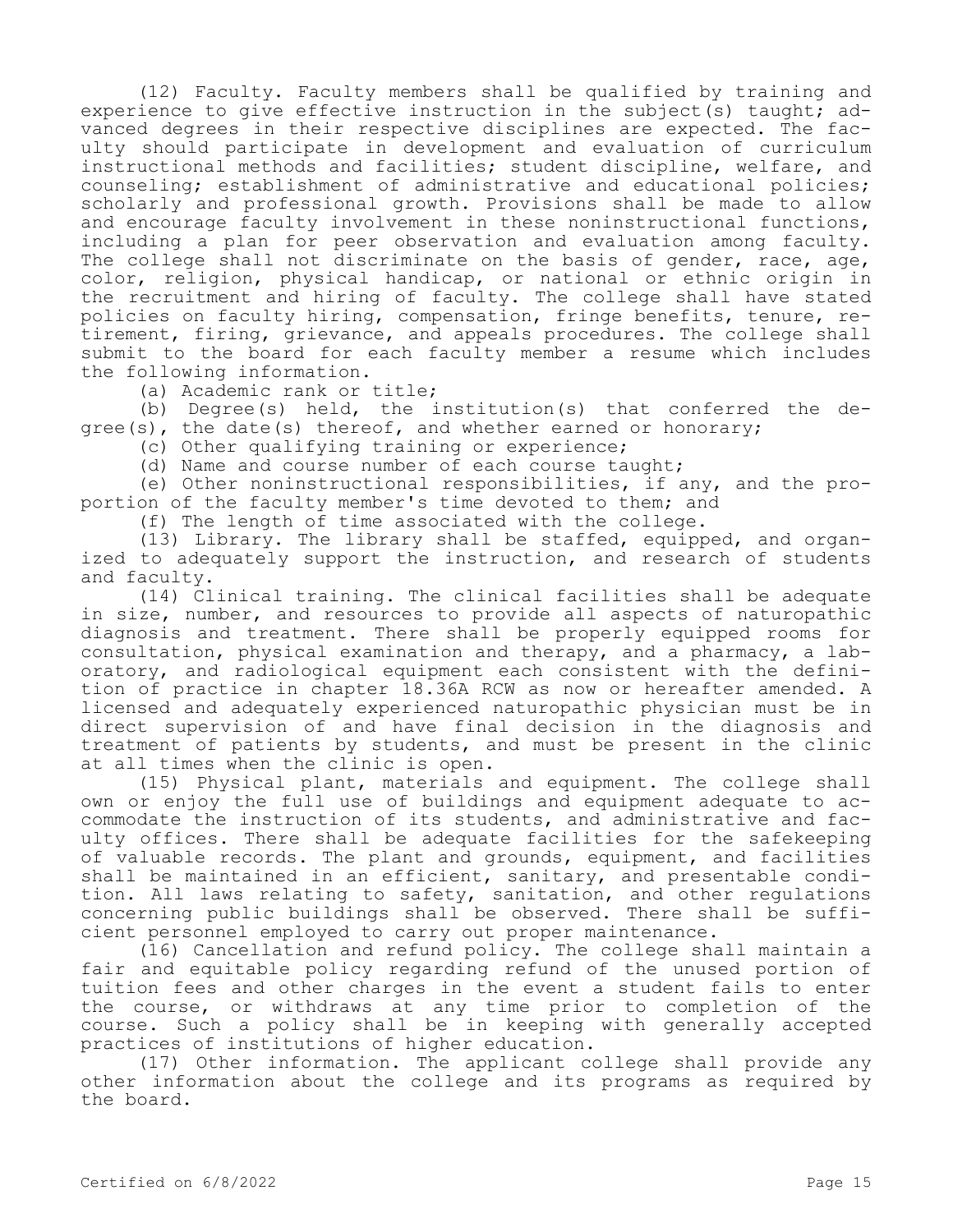[Statutory Authority: RCW 18.36A.160, 2011 c 41, and 2011 c 40. WSR 12-13-104, § 246-836-180, filed 6/20/12, effective 7/21/12. Statutory Authority: RCW 18.36A.060. WSR 92-02-018 (Order 224), § 246-836-180, filed  $12/23/91$ , effective  $1/23/92$ . Statutory Authority: RCW  $43.70.040$ . WSR 91-02-049 (Order 121), recodified as § 246-836-180, filed 12/27/90, effective 1/31/91. Statutory Authority: RCW 18.36A.060(1). WSR 89-02-051 (Order PM 815), § 308-34-460, filed 1/3/89.]

**WAC 246-836-200 Site review procedures for approval of college of naturopathic medicine.** (1) The board may send a representative or an examining or evaluation committee to inspect any college requesting approval or reapproval as a college of naturopathic medicine.

(2) Such inspections may be at any reasonable time during the normal operating hours of the college. The report of the representative or committee and the college's response shall be submitted as part of the documentation necessary for the board's action on the college's application for approval.

(3) Expenses incurred for the site review shall be the responsibility of the college requesting approval.

[Statutory Authority: RCW 18.36A.160, 2011 c 41, and 2011 c 40. WSR 12-13-104, § 246-836-200, filed 6/20/12, effective 7/21/12. Statutory Authority: RCW 18.36A.060. WSR 92-02-018 (Order 224), § 246-836-200, filed 12/23/91, effective 1/23/92. Statutory Authority: RCW 43.70.040. WSR 91-02-049 (Order 121), recodified as § 246-836-200, filed 12/27/90, effective 1/31/91. Statutory Authority: RCW 18.36A.060(1). WSR 89-02-051 (Order PM 815), § 308-34-480, filed 1/3/89.]

**WAC 246-836-210 Authority to use, prescribe, dispense and order.**  (1) Naturopathic medical practice includes the prescription, administration, dispensing, and use of:

(a) Nutrition and food science, physical modalities, minor office procedures, homeopathy, hygiene, and immunizations/vaccinations;

(b) Contraceptive devices;

(c) Nonlegend medicines including vitamins, minerals, botanical medicines, homeopathic medicines, and hormones;

(d) Legend drugs as defined under RCW 69.41.010 with the exception of Botulinum Toxin (commonly known as, among other names, Botox, Vistabel, Dysport, or Neurobloc) and inert substances used for cosmetic purposes; and

(e) Codeine and testosterone products that are contained within Schedules III, IV, and V in chapters 69.50 RCW and 246-887 WAC.

(2) In accordance with RCW 69.41.010(13), all prescriptions must be hand-printed, typewritten, or generated electronically.

(3) Prior to being allowed to administer, prescribe, dispense, or order controlled substances, a naturopathic physician must meet the requirements in WAC 246-836-211 and have obtained the appropriate registration issued by the Federal Drug Enforcement Administration.

(4) Naturopathic physicians may not treat malignancies except in collaboration with a practitioner licensed under chapter 18.57 or 18.71 RCW.

[Statutory Authority: RCW 18.36A.160, 2011 c 41, and 2011 c 40. WSR 12-13-104, § 246-836-210, filed 6/20/12, effective 7/21/12. Statutory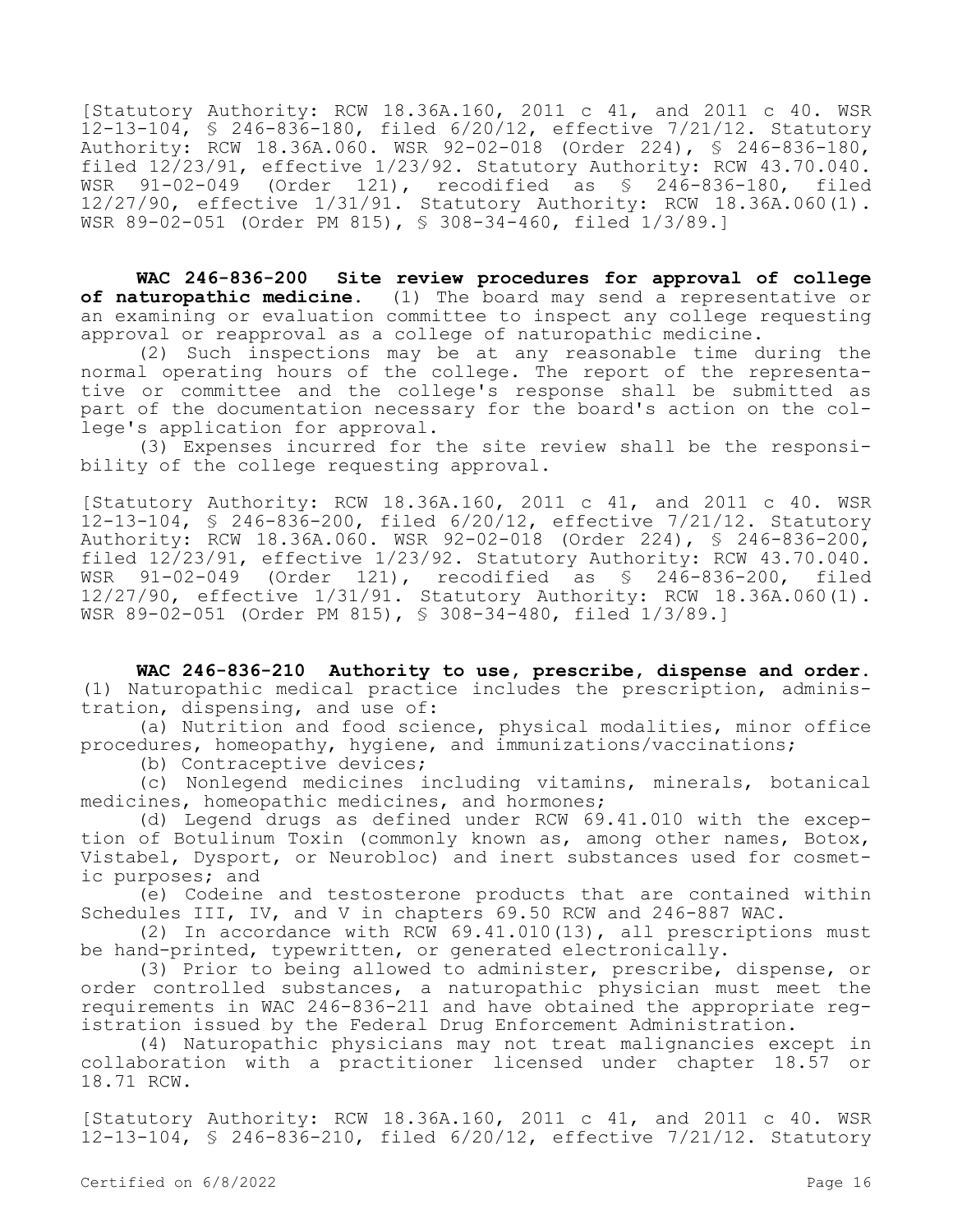Authority: RCW 18.130.050(1), 18.36A.060, and 2005 c 158. WSR 07-20-101, § 246-836-210, filed 10/2/07, effective 11/2/07. Statutory Authority: RCW 18.36A.060 [(1)](a). WSR 92-06-020 (Order 247), § 246-836-210, filed 2/25/92, effective 3/27/92.]

**WAC 246-836-211 Authorization regarding controlled substances.**  (1) Upon approval by the board, naturopathic physicians may obtain a current Federal Drug Enforcement Administration registration. The board may approve naturopathic physicians who have:

(a) Provided documentation of a current Federal Drug Enforcement Administration registration from another state; or

(b) Submitted an attestation of at least four hours of instruction. Instruction must be part of a graduate level course from a school approved under chapter 18.36A, 18.71, 18.57, or 18.79 RCW. Instruction must include the following:

(i) Principles of medication selection;

(ii) Patient selection and therapeutics education;

(iii) Problem identification and assessment;

(iv) Knowledge of interactions, if any;

(v) Evaluation of outcome;

(vi) Recognition and management of complications and untoward reactions; and

(vii) Education in pain management and drug seeking behaviors.

(2) The naturopathic physician must retain training documentation at least five years from attestation date.

[Statutory Authority: RCW 18.36A.160, 2011 c 41, and 2011 c 40. WSR  $12-13-104$ , § 246-836-211, filed 6/20/12, effective 7/21/12. Statutory<br>Authority: RCW 18.130.050(1), 18.36A.060, and 2005 c 158. WSR Authority: RCW  $18.130.050(1)$ ,  $18.36A.060$ , and  $2005$  c  $158$ . 07-20-101, § 246-836-211, filed 10/2/07, effective 11/2/07.]

**WAC 246-836-220 Intramuscular, intravenous, subcutaneous, and intradermal injections.** Naturopathic physicians may administer substances consistent with the practice of naturopathic medicine as indicated in WAC 246-836-210 through the means of intramuscular, intravenous, subcutaneous, and intradermal injections.

(1) Naturopathic physicians may use intravenous therapy when they have submitted an attestation of training. Training must be at least sixteen hours of instruction. At least eight hours must be part of a graduate level course from a school approved under chapter 18.36A, 18.71, 18.57, or 18.79 RCW. Instruction must include the following:

- (a) Indications;
- (b) Contraindications;
- (c) Formularies;
- (d) Emergency protocols;
- (e) Osmolarity calculation;
- (f) Aseptic technique; and
- (g) Proper documentation.

(2) The naturopathic physician must retain training documentation at least five years from attestation date.

(3) Intravenous chelation therapy is limited to use for heavy metal toxicity.

(4) All naturopathic physicians who use injection therapy must have a plan to manage adverse events including sensitivity, allergy, overdose, or other unintended reactions.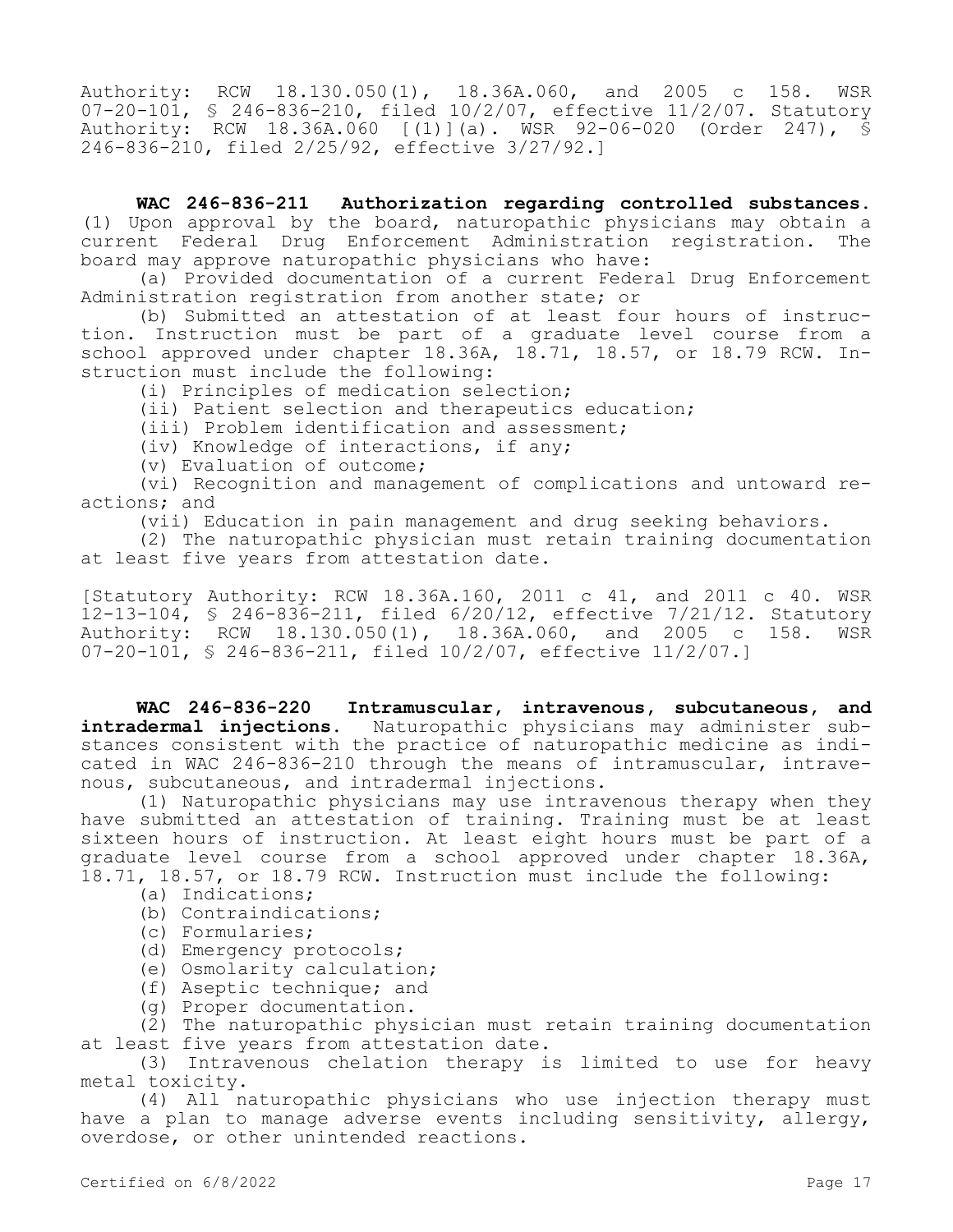[Statutory Authority: RCW 18.130.050(1), 18.36A.060, and 2005 c 158. WSR 07-20-101, § 246-836-220, filed 10/2/07, effective 11/2/07.]

**WAC 246-836-300 Affiliation relationships for colon hydrotherapy.** (1) A naturopathic physician must establish an affiliation relationship with a colon hydrotherapist to allow the colon hydrotherapist to perform colon hydrotherapy on a patient of the naturopathic physician. Such affiliation relationships must be registered with the board on forms provided by the board and will remain in effect until rescinded by either practitioner.

(2) A naturopathic physician who has a registered affiliation relationship with a colon hydrotherapist and desires to terminate such relationship must provide a minimum of 60 days' notice to the colon hydrotherapist prior to submitting documentation to the board rescinding that relationship. If a colon hydrotherapist employee or naturopathic physician employee within a practice is terminated from employment, then any affiliation relationship with that terminated employee is immediately suspended and rescission is effective once documentation is submitted to the board.

(3) A naturopathic physician may enter into registered affiliation relationships with up to a maximum of 20 colon hydrotherapists but may petition the board for a waiver of this limit.

(4) Affiliation relationships must be fully documented, signed by both practitioners with copies maintained by each practitioner, and available upon request by the board or its designee. Such affiliation relationship documentation must include, at a minimum:

(a) Communication of a patient's plan of care to include the methods and process for shared documentation of treatment;

(b) Standards for patient referral, to include an expiration date of the referral or the total number of colon hydrotherapy treatments to be provided within a specified time frame. Unless otherwise stated, such referral shall not exceed 24 treatments within six months;

(c) Policy and procedures for transfer of patient care in the event a higher level is indicated;

(d) Acknowledgment that contraindications for a patient prohibit performing colon hydrotherapy including, but not limited to:

(i) Gastrointestinal cancer;

(ii) Acute or severe abdominal pain;

(iii) Gastrointestinal bleed within the past six weeks;

(iv) Surgery within the previous six weeks of the following types:

(A) Abdominal;

(B) Gastrointestinal;

(C) Colon;

(v) History of gastrointestinal hemorrhage or perforation;

(vi) Complicated abdominal hernia;

(vii) Severe anemia;

(viii) Acute diverticulitis;

(ix) Severe or painful hemorrhoids;

(x) Severe or painful fissures or fistula;

(xi) Acute ulcerative colitis;

(xii) Acute Crohn's disease;

(xiii) Recent myocardial infarction;

(xiv) Congestive heart failure;

(xv) Uncontrolled hypertension;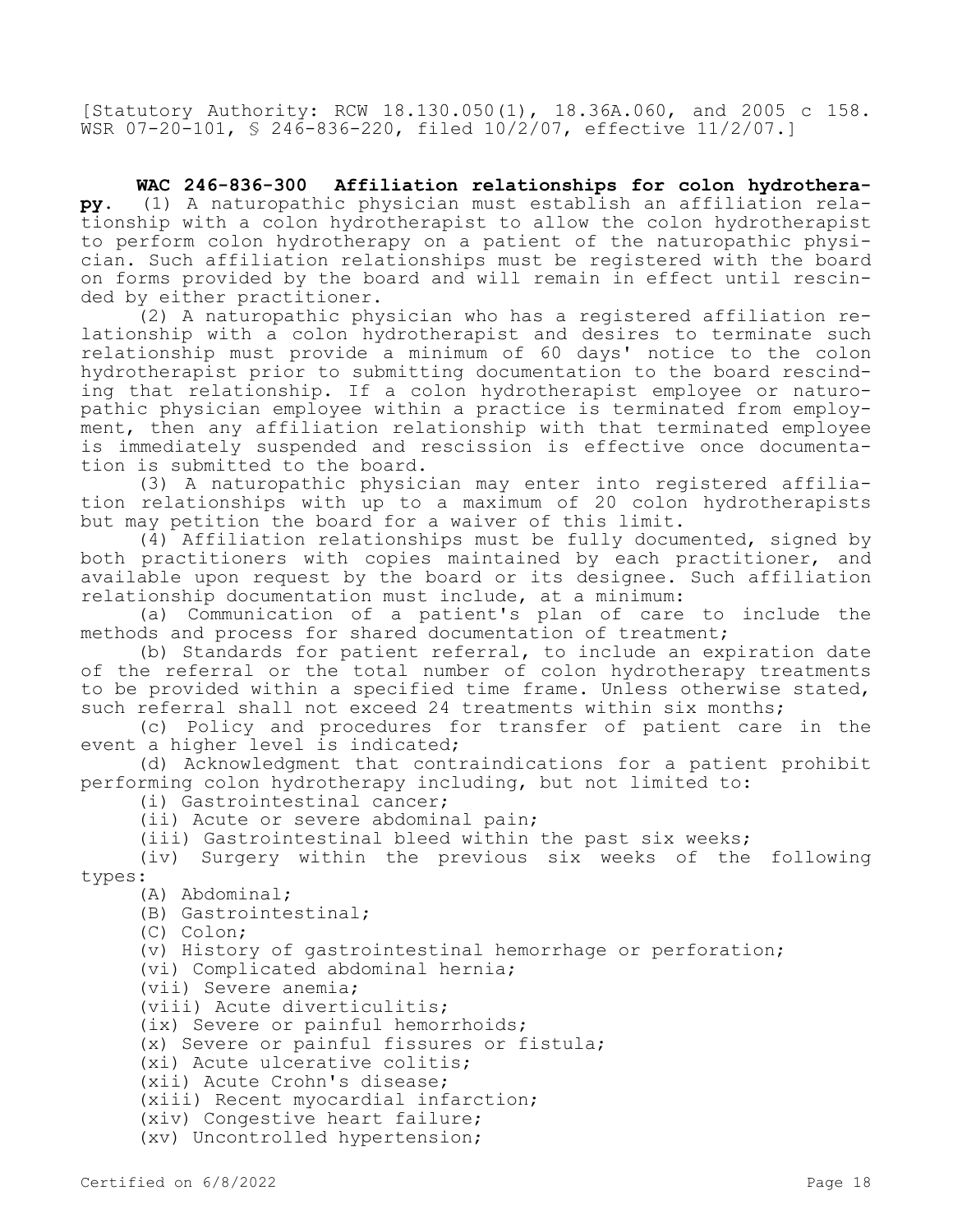| (xvi) Vascular or aortic aneurysm;            |  |
|-----------------------------------------------|--|
| (xvii) Kidney failure or renal insufficiency; |  |
| (xviii) Acute cirrhosis; and                  |  |
| (xix) Pregnancy that is:                      |  |
| (A) First trimester;                          |  |

- (B) Third trimester;
- (C) Complicated; or
- 
- (D) High risk; and

(e) A plan for inspection and maintenance of the colon hydrotherapy equipment, which must be registered FDA equipment and utilize disposable rectal nozzles or speculae. However, if the equipment utilizes reusable materials, such materials must be cleaned and sterilized within manufacturer's specifications. Any disposable materials shall not be reused or repurposed.

[Statutory Authority: RCW 18.36A.160, 18.36A.095 and 2021 c 179. WSR 22-11-017, § 246-836-300, filed 5/9/22, effective 7/1/22.]

**WAC 246-836-310 Training affiliation relationships for colon hydrotherapy.** (1) A supervising naturopathic physician providing a colon hydrotherapy training program must establish a training affiliation relationship with a colon hydrotherapist trainee. Such training affiliation relationships must:

(a) Be registered with the board on forms provided by the board; and

(b) Include a training schedule for the trainee to complete a colon hydrotherapy practicum component. The trainee must successfully complete a minimum of 30 colon hydrotherapy procedures within six months. If the colon hydrotherapist trainee is unable to successfully complete the full training program requirements within six months, the training is null and void and a new training affiliation relationship must be initiated and registered with the board. The supervising naturopathic physician shall be allowed to register the same colon hydrotherapy trainee for a total of two training programs.

(2) The supervising naturopathic physician is responsible for ensuring the competency of the trainee in the performance of colon hydrotherapy procedures. Such competency must also include successful completion of education in:

(a) The history, theory, and practice of colon hydrotherapy to include risks and contraindications;

(b) Anatomy and physiology, a portion of which must include the anatomy and physiology of the alimentary tract as well as the function and disfunction of intestinal health;

(c) Professional ethics and patient boundaries;

(d) Business ethics and office procedures; and

(e) Equipment safety, infection prevention and control, and the handling and disposal of used equipment.

(3) For purposes of this section, "licensed supervising naturopathic physicians" has the same meaning as that term is defined in WAC  $246 - 836A - 010$ .

[Statutory Authority: RCW 18.36A.160, 18.36A.095 and 2021 c 179. WSR 22-11-017, § 246-836-310, filed 5/9/22, effective 7/1/22.]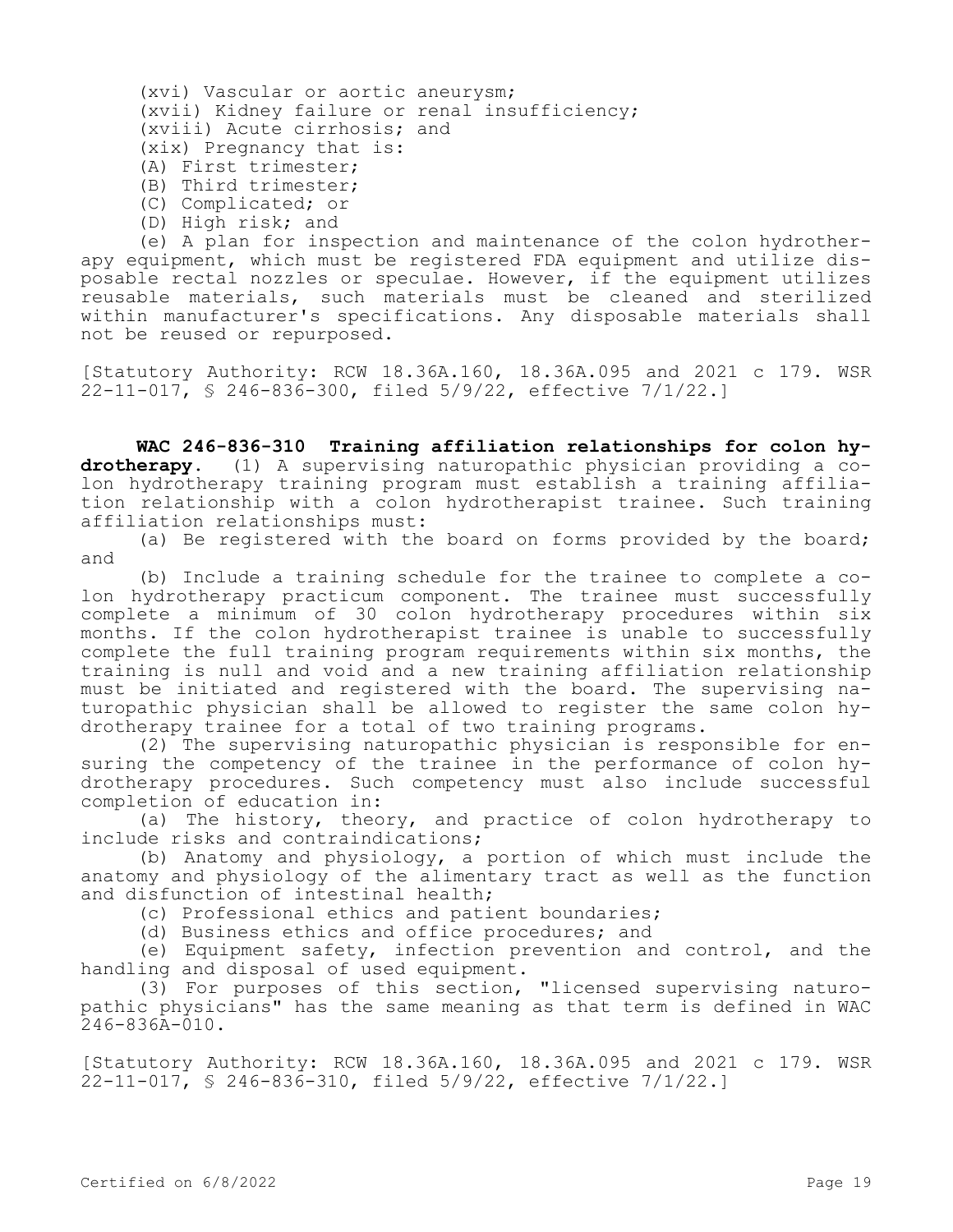**WAC 246-836-330 Mandatory reporting.** Any person including, but not limited to, a naturopathic physician, health care facility, or governmental agency shall always report in compliance with the uniform mandatory reporting rules found in WAC 246-16-200 through 246-16-270.

[Statutory Authority: RCW 18.36A.160 and 18.130.070. WSR 18-18-051, § 246-836-330, filed 8/29/18, effective 9/29/18. Statutory Authority: RCW 18.36A.160, 2011 c 41, and 2011 c 40. WSR 12-13-104, § 246-836-330, filed 6/20/12, effective 7/21/12. Statutory Authority: RCW 43.70.040. WSR 91-02-049 (Order 121), recodified as § 246-836-330, filed 12/27/90, effective 1/31/91. Statutory Authority: RCW 18.130.070. WSR 89-14-092 (Order PM 842), § 308-130-330, filed 6/30/89.]

**WAC 246-836-500 Sexual misconduct—Definitions.** (1) "Health care information" means any information, whether oral or recorded in any form or medium that identifies or can readily be associated with the identity of, and relates to the health care of, a patient or client.

(2) "Key party" means immediate family members and others who would be reasonably expected to play a significant role in the health care decisions of the patient or client and includes, but is not limited to, the spouse, domestic partner, sibling, parent, child, guardian, and person authorized to make health care decisions of the patient or client.

(3) "Legitimate health care purpose" means activities for examination, diagnosis, treatment, and personal care of patients or clients, including palliative care, as consistent with community standards of practice for the naturopathic profession. The activity must be within the scope of practice of naturopathic medicine.

(4) "Patient" or "client" means an individual who receives health care from a naturopathic physician.

[Statutory Authority: RCW 18.36A.160, 2011 c 41, and 2011 c 40. WSR 12-13-104, § 246-836-500, filed 6/20/12, effective 7/21/12.]

**WAC 246-836-510 Sexual misconduct.** (1) A naturopathic physician shall not engage, or attempt to engage, in sexual misconduct with a current patient, client, or key party, inside or outside the health care setting. Sexual misconduct shall constitute grounds for disciplinary action. Sexual misconduct includes, but is not limited to:

(a) Sexual intercourse;

(b) Touching the breasts, genitals, anus, or any sexualized body part except as consistent with accepted community standards of practice for examination, diagnosis, and treatment and within the naturopathic physician's scope of practice;

(c) Rubbing against a patient or client or key party for sexual gratification;

(d) Kissing;

(e) Hugging, touching, fondling, or caressing of a romantic or sexual nature;

(f) Examination of or touching genitals without using gloves;

(g) Not allowing a patient or client privacy to dress or undress except as may be necessary in emergencies or custodial situations;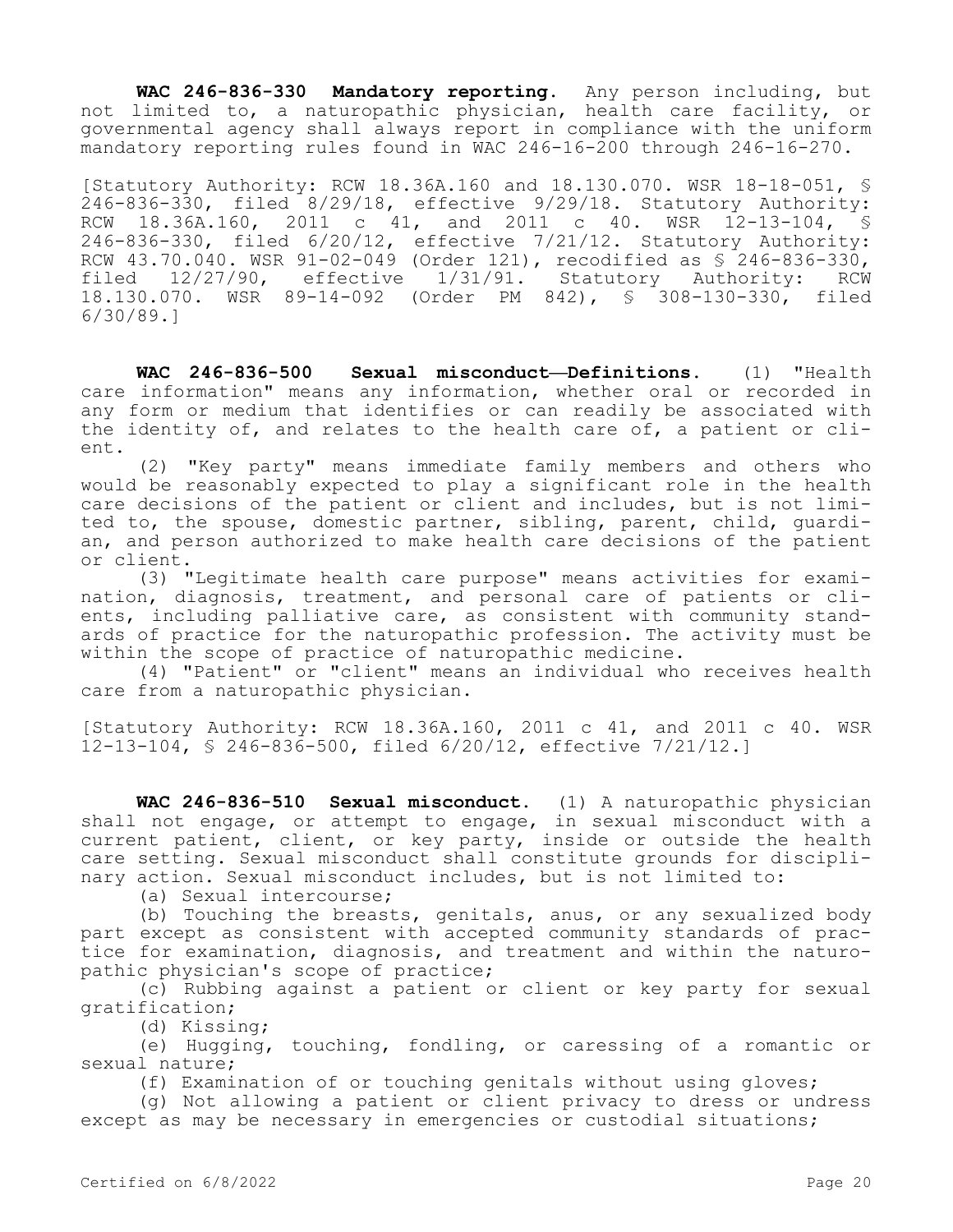(h) Not providing the patient or client a gown or draping except as may be necessary in emergencies;

(i) Dressing or undressing in the presence of the patient, client, or key party;

(j) Removing patient or client's clothing or gown or draping without consent, emergent medical necessity, or being in a custodial setting;

(k) Encouraging masturbation or other sex act in the presence of the naturopathic physician;

(l) Masturbation or other sex act by the naturopathic physician in the presence of the patient, client, or key party;

(m) Suggesting or discussing the possibility of a dating, sexual, or romantic relationship after the professional relationship ends;

(n) Terminating a professional relationship for the purpose of dating or pursuing a romantic or sexual relationship;

(o) Soliciting a date with a patient, client, or key party;

(p) Discussing the sexual history, preferences, or fantasies of the naturopathic physician;

(q) Any behavior, gestures, or expressions that may reasonably be interpreted as seductive or sexual;

(r) Making statements regarding the patient, client, or key party's body, appearance, sexual history, or sexual orientation other than for legitimate health care purposes;

(s) Sexually demeaning behavior including any verbal or physical contact which may reasonably be interpreted as demeaning, humiliating, embarrassing, threatening, or harming a patient, client, or key party;

(t) Photographing or filming the body or any body part or pose of a patient, client, or key party, other than for legitimate health care purposes; and

(u) Showing a patient, client, or key party sexually explicit photographs, other than for legitimate health care purposes.

(2) Sexual misconduct also includes sexual contact with any person involving force, intimidation, or lack of consent; or a conviction of a sex offense as defined in RCW 9.94A.030.

(3) A naturopathic physician shall not:

(a) Offer to provide health care services in exchange for sexual favors;

(b) Use health care information to contact the patient, client, or key party for the purpose of engaging in sexual misconduct; or

(c) Use health care information or access to health care information to meet or attempt to meet the naturopathic physician's sexual needs.

(4) A naturopathic physician shall not engage, or attempt to engage, in activities listed in subsection (1) of this section with a former patient, client, or key party within two years after the provider-patient/client relationship ends.

(5) After the two-year period of time described in subsection (3) of this section, a naturopathic physician shall not engage, or attempt to engage, in the activities listed in subsection (1) of this section if:

(a) There is a significant likelihood that the patient, client, or key party will seek or require additional services from the naturopathic physician; or

(b) There is an imbalance of power, influence, opportunity, and/or special knowledge of the professional relationship.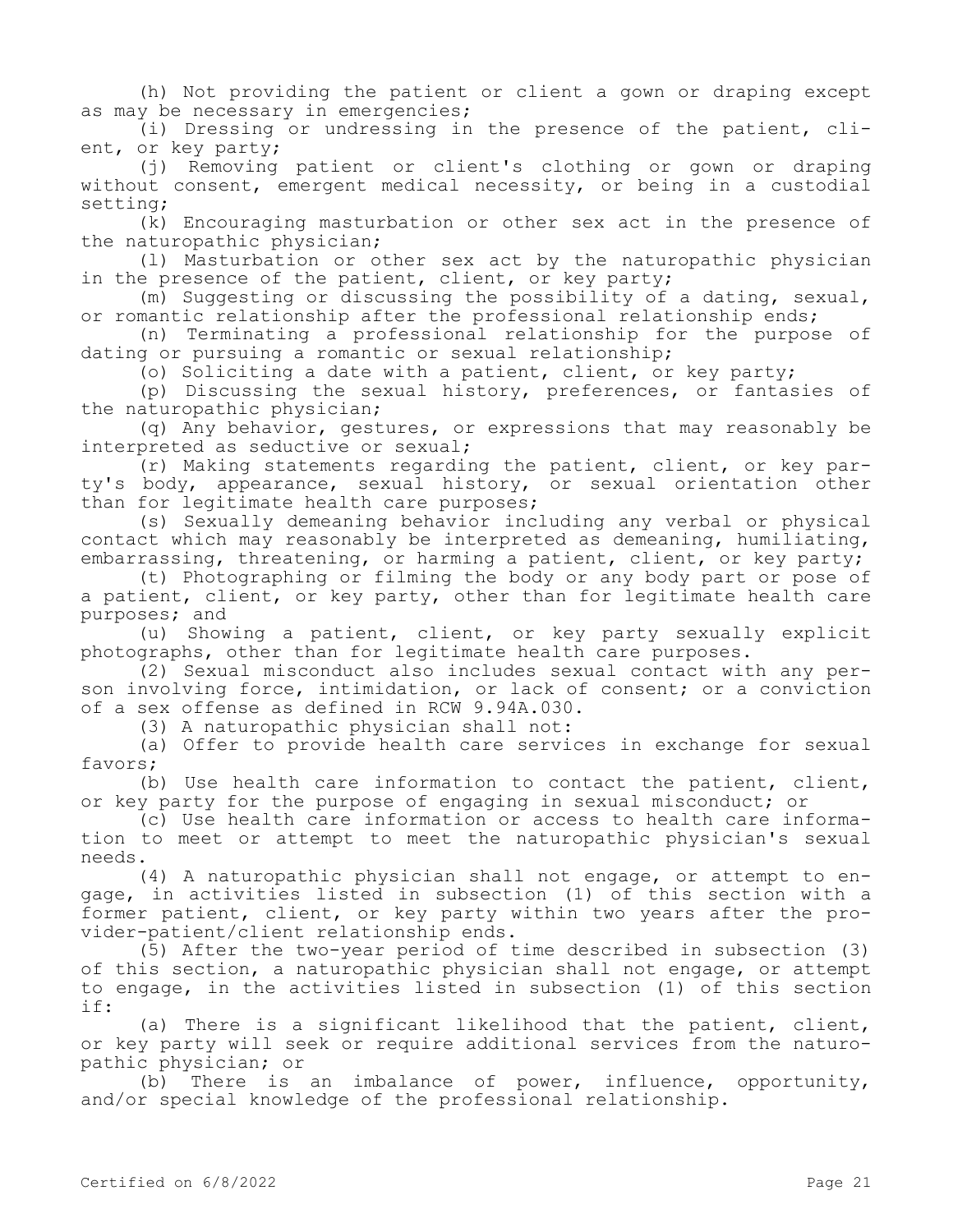(6) When evaluating whether a naturopathic physician is prohibited from engaging, or attempting to engage, in sexual misconduct, the board will consider factors including, but not limited to:

(a) Documentation of a formal termination and the circumstances of termination of the provider-patient relationship;

(b) Transfer of care to another health care provider;

(c) Duration of the provider-patient relationship;

(d) Amount of time that has passed since the last health care services to the patient or client;

(e) Communication between the naturopathic physician and the patient or client between the last health care services rendered and commencement of the personal relationship;

(f) Extent to which the patient's or client's personal or private information was shared with the naturopathic physician;

(g) Nature of the patient or client's health condition during and since the professional relationship;

(h) The patient or client's emotional dependence and vulnerability; and

(i) Normal revisit cycle for the profession and service.

(7) Patient, client, or key party initiation or consent does not excuse or negate the naturopathic physician's responsibility.

(8) These rules do not prohibit:

(a) Providing health care services in case of emergency where the services cannot or will not be provided by another health care provider;

(b) Contact that is necessary for a legitimate health care purpose and that meets the standard of care appropriate to naturopathic medicine; or

(c) Providing health care services for a legitimate health care purpose to a person who is in a preexisting, established personal relationship with the naturopathic physician where there is no evidence of, or potential for, exploiting the patient or client.

[Statutory Authority: RCW 18.36A.160, 18.130.050, 18.130.062, and Executive Order 06-03. WSR 16-12-049, § 246-836-510, filed 5/25/16, effective 6/25/16. Statutory Authority: RCW 18.36A.160, 2011 c 41, and 2011 c 40. WSR 12-13-104, § 246-836-510, filed 6/20/12, effective 7/21/12.]

**WAC 246-836-600 How to obtain a temporary practice permit—National background check.** Fingerprint-based national background checks may cause a delay in licensing. Individuals who satisfy all other licensing requirements and qualifications may receive a temporary practice permit while the national background check is completed.

(1) A temporary practice permit may be issued to an applicant who:

(a) Holds an unrestricted, active license as a naturopathic physician in another state that has substantially equivalent licensing standards to those in Washington state;

(b) Is not subject to denial of a license or issuance of a conditional or restricted license; and

(c) Does not have a criminal record in Washington state.

(2) A temporary practice permit grants the individual the full scope of practice under this chapter.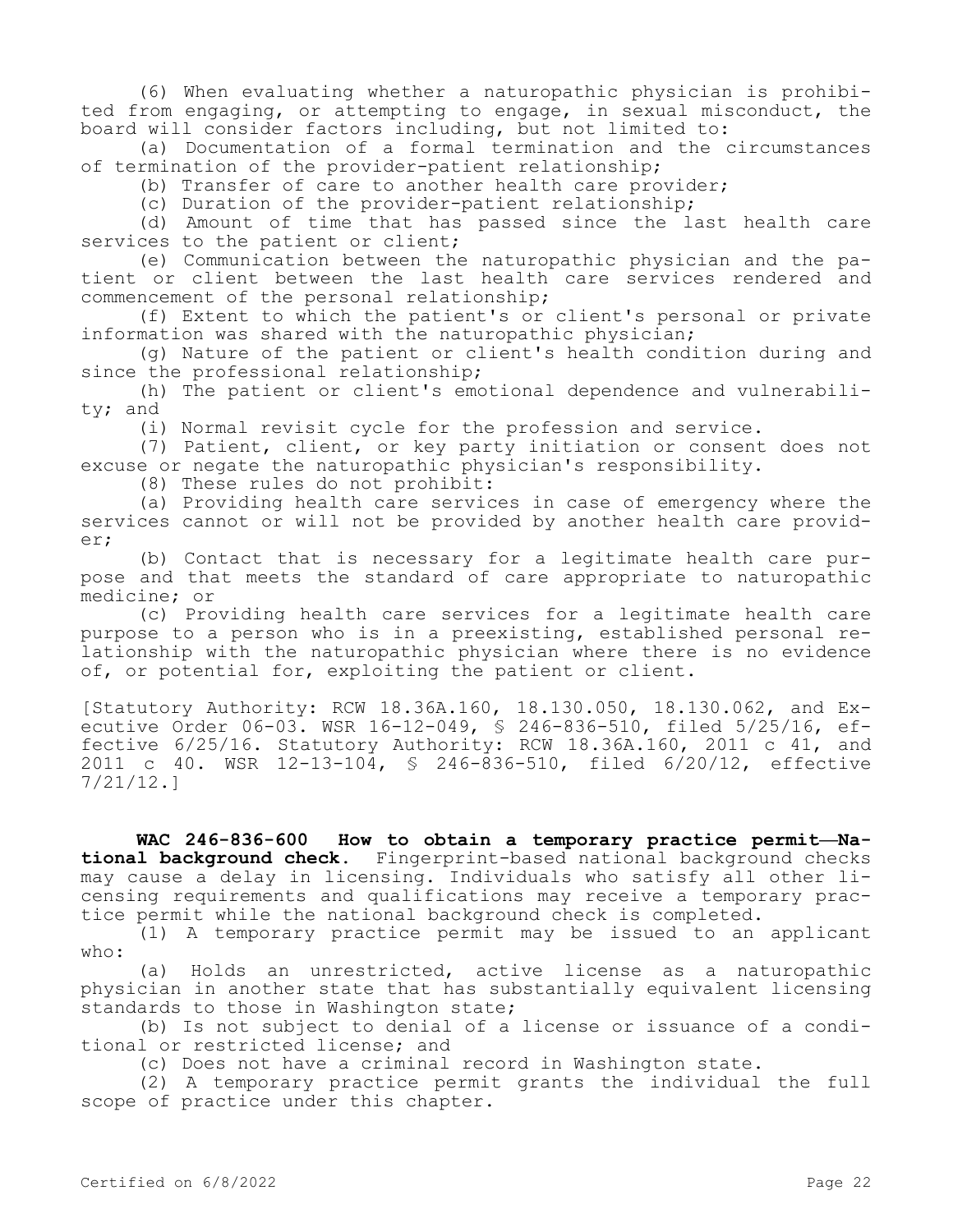(3) A temporary practice permit will not be renewed, reissued, or extended. A temporary practice permit expires when any one of the following occurs:

(a) The license is granted;

(b) A notice of decision on application is mailed to the applicant, unless the notice of decision on application specifically extends the duration of the temporary practice permit; or

(c) One hundred eighty days after the temporary practice permit is issued.

(4) To receive a temporary practice permit, the applicant must:

(a) Submit the necessary application, fee(s), and documentation for the license;

(b) Meet all requirements and qualifications for the license, except for the results from a fingerprint-based national background check, if required;

(c) Provide verification of having an active unrestricted license as a naturopathic physician from another state that has substantially equivalent licensing standards as Washington state; and

(d) Submit the fingerprint card and a written request for a temporary practice permit when the department notifies the applicant the national background check is required.

[Statutory Authority: RCW 18.36A.160, 2011 c 41, and 2011 c 40. WSR 12-13-104, § 246-836-600, filed 6/20/12, effective 7/21/12.]

**WAC 246-836-700 Temporary practice permit—Military spouse eligibility and issuance.** A military spouse or state registered domestic partner of a military person may receive a temporary practice permit while completing any specific additional requirements that are not related to training or practice standards for naturopathic physicians. The board adopts the procedural rules as adopted by the department of health in WAC 246-12-051.

[Statutory Authority: RCW 18.36A.160 and 18.340.020. WSR 17-21-003, § 246-836-700, filed 10/5/17, effective 11/5/17.]

**WAC 246-836-990 Naturopathic physician licensing fees and renewal cycle.** (1) Licenses must be renewed every year on the practitioner's birthday as provided in chapter 246-12 WAC, Part 2. (2) The following nonrefundable fees will be charged:

| <b>Title of Fee</b>             | Amount   |
|---------------------------------|----------|
| <b>Original application</b>     |          |
| State jurisprudence examination | \$100.00 |
| Initial state license           | 270.00   |
| UW online access fee (HEAL-WA)  | 16.00    |
| License renewal                 |          |
| Renewal                         | 440.00   |
| Late renewal penalty            | 220.00   |
| Expired license reissuance      | 65.00    |
| UW online access fee (HEAL-WA)  | 16.00    |
| <b>Duplicate license</b>        | 10.00    |
| <b>Verification of license</b>  | 25.00    |